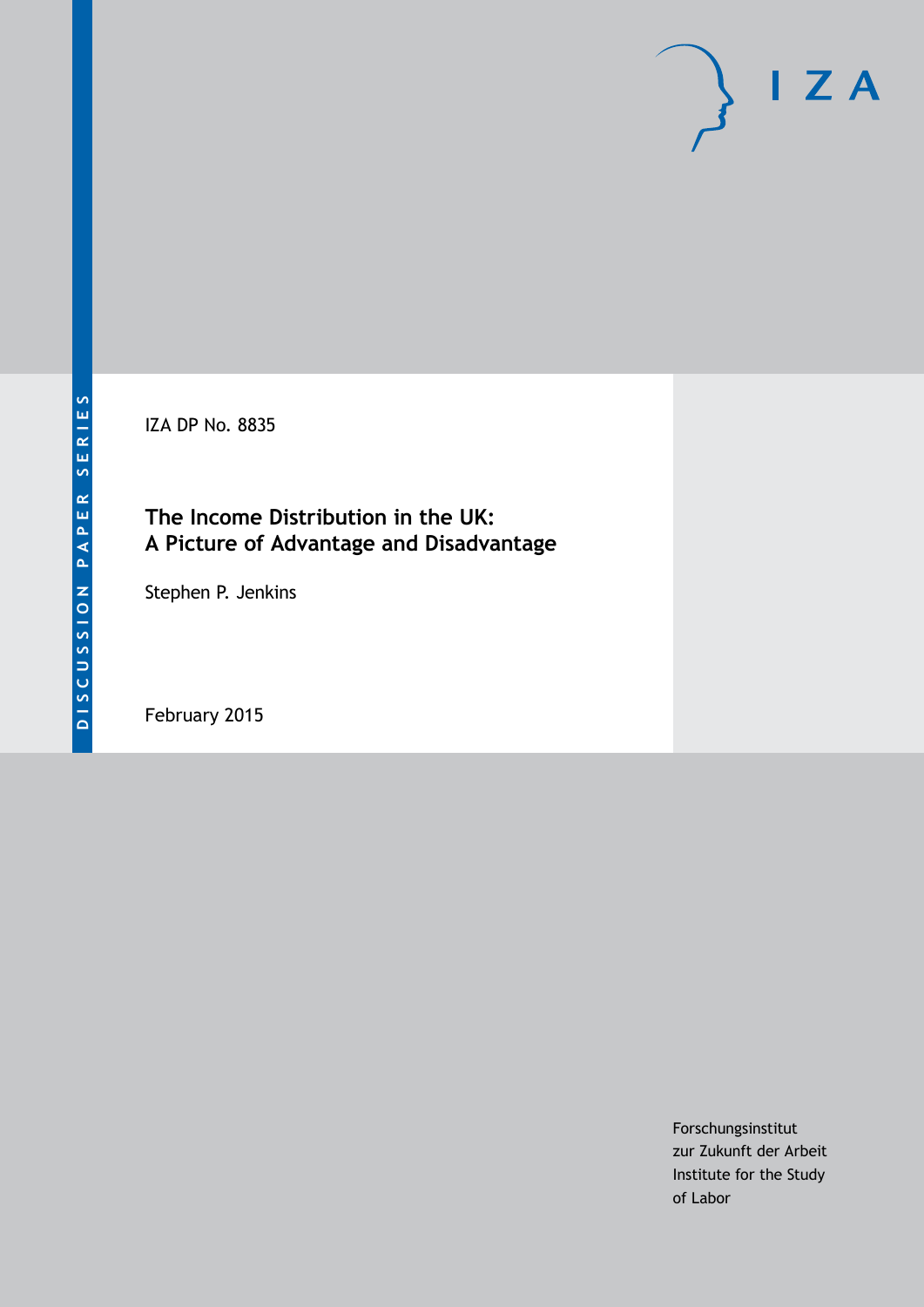## **The Income Distribution in the UK: A Picture of Advantage and Disadvantage**

## **Stephen P. Jenkins**

*London School of Economics, IZA and University of Essex*

### Discussion Paper No. 8835 February 2015

IZA

P.O. Box 7240 53072 Bonn Germany

Phone: +49-228-3894-0 Fax: +49-228-3894-180 E-mail: [iza@iza.org](mailto:iza@iza.org)

Any opinions expressed here are those of the author(s) and not those of IZA. Research published in this series may include views on policy, but the institute itself takes no institutional policy positions. The IZA research network is committed to the IZA Guiding Principles of Research Integrity.

The Institute for the Study of Labor (IZA) in Bonn is a local and virtual international research center and a place of communication between science, politics and business. IZA is an independent nonprofit organization supported by Deutsche Post Foundation. The center is associated with the University of Bonn and offers a stimulating research environment through its international network, workshops and conferences, data service, project support, research visits and doctoral program. IZA engages in (i) original and internationally competitive research in all fields of labor economics, (ii) development of policy concepts, and (iii) dissemination of research results and concepts to the interested public.

<span id="page-1-0"></span>IZA Discussion Papers often represent preliminary work and are circulated to encourage discussion. Citation of such a paper should account for its provisional character. A revised version may be available directly from the author.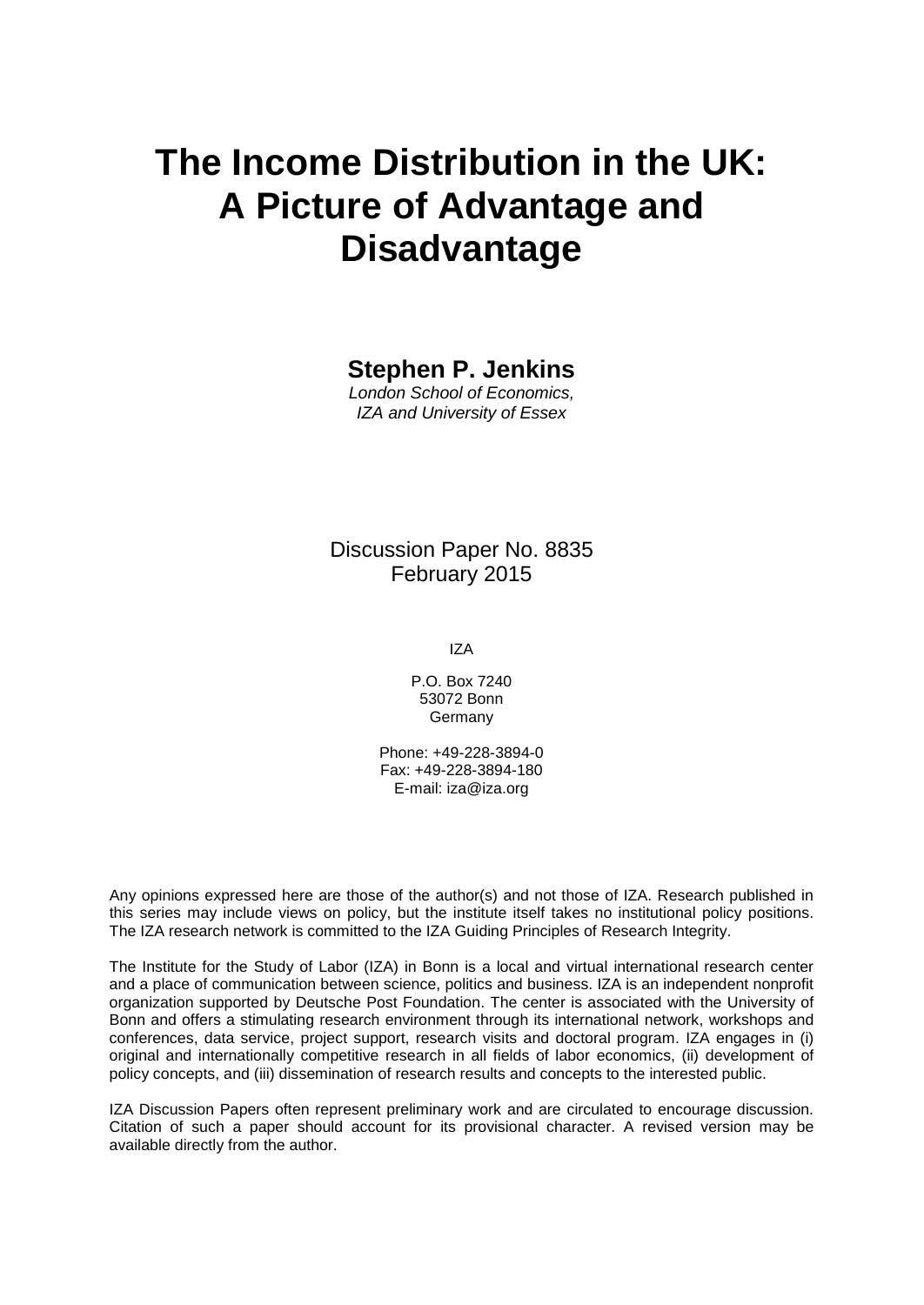IZA Discussion Paper No. 8835 February 2015

## **ABSTRACT**

## **The Income Distribution in the UK: A Picture of Advantage and Disadvantage[\\*](#page-1-0)**

This chapter describes the UK income distribution and how it has evolved over the last 50 years. It also includes some comparisons with the income distributions of other rich countries. Multiple perspectives on the distribution are provided: there is evidence about real income levels and inequality, and the prevalence of affluence and of poverty.

JEL Classification: D31, I32

Keywords: inequality, poverty, affluence, income distribution, United Kingdom

Corresponding author:

Stephen P. Jenkins Department of Social Policy London School of Economics Houghton Street London WC2A 2AE United Kingdom E-mail: [s.jenkins@lse.ac.uk](mailto:s.jenkins@lse.ac.uk)

\* This paper is to appear as a chapter in *Social Advantage and Disadvantage* (H. Dean and L. Platt, eds.), OUP, 2015. I wish to thank Tony Atkinson, John Hills, Rob Joyce, Lucinda Platt, and other contributors to the volume for their comments and suggestions on a preliminary draft. For comments and advice on my use of HBAI and SPI data, I thank Nancy Singh and Peter Matejic (DWP) and Jeremy Reuben (HMRC). This research was partially supported by core funding of the Research Centre on Micro-Social Change at the Institute for Social and Economic Research by the University of Essex and the UK Economic and Social Research Council (award ES/L0009153).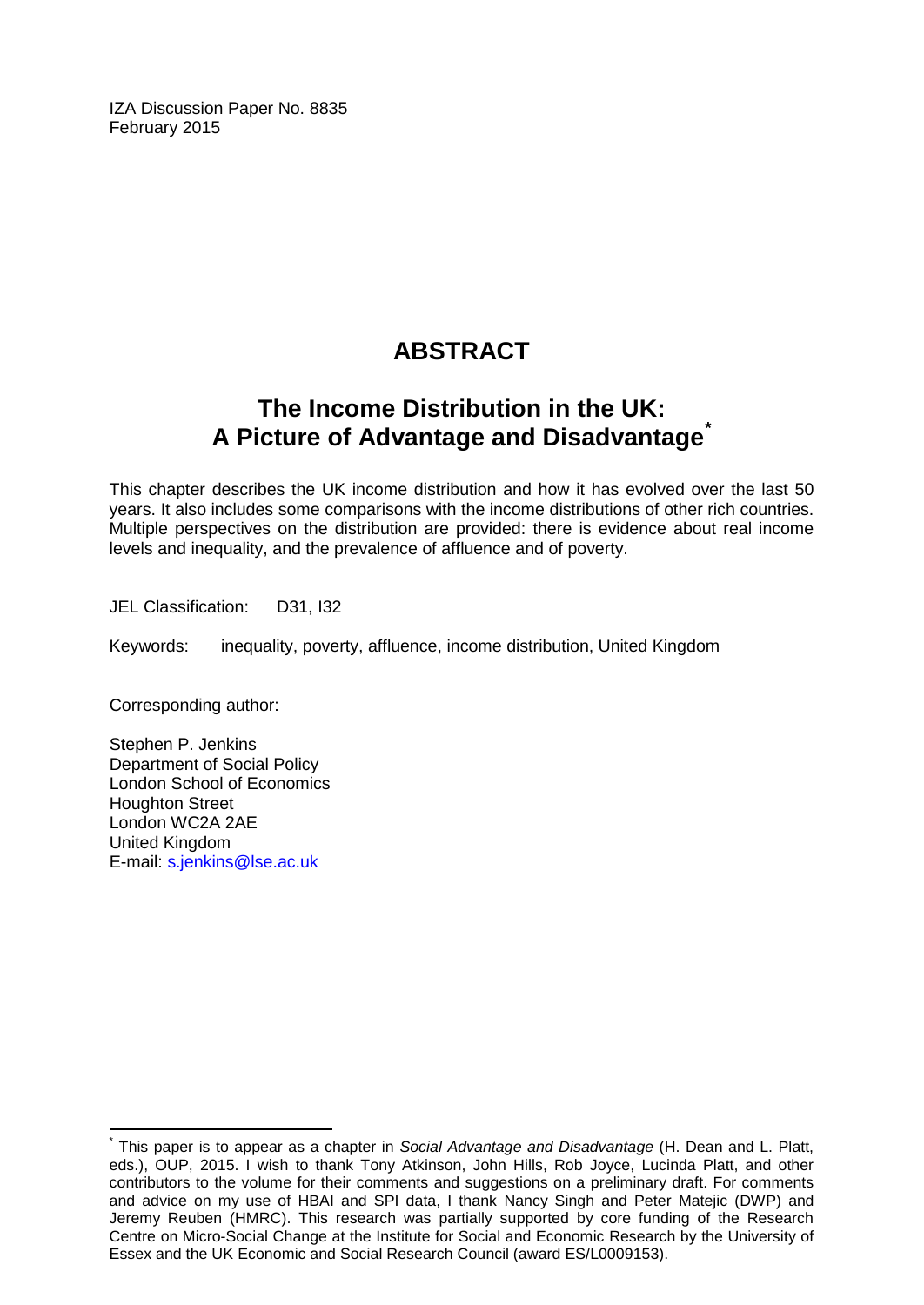This chapter provides a picture of advantage and disadvantage in Britain using the lens provided by the most commonly-used measure of individuals' material well-being, the income of the household to which they belong. Income is not the only indicator that may be used to characterise whether an individual is badly-off or well-off or to summarise the extent of poverty and affluence in a country overall. Complementary perspectives are provided by information about social inclusion and exclusion measured by a set of material deprivation indicators (Chapter 1), individuals' capabilities and functionings (Chapter 2), whether their human rights are realised (Chapter 3), or their social class (Chapter 4). Nonetheless, incomebased measures are particularly important. In a modern-day mixed economy such as the UK's, individuals' money income is the preeminent measure of their command over resources. For this reason, income is the principal focus of the statistics used to assess social progress in the UK and other rich countries. The strengths and weaknesses of using income to measure material living standards are not reviewed here. Instead, the aim of this chapter is to describe the distribution of income in the UK today, documenting how it has changed over the last 50 years and how it compares with those of international comparators such as other European and OECD countries.

The chapter provides multiple perspectives on the income distribution. I discuss evidence about the real income levels and inequality, as well as the prevalence of poverty and of affluence. In the concluding section, I reflect on some of the issues raised by the evidence. First, however, I need to explain the definitions and sources used in the chapter.

#### **Definitions and sources**

Throughout the chapter (with an exception discussed below), an individual's 'income' is the *equivalised net income of the household* to which he or she belongs. This is equal to the total money income received by all household members from all sources minus income taxes and national insurance contributions paid and some other deductions, deflated by an equivalence scale factor that adjusts for differences in household size and composition, and adjusted using a price index to take account of inflation.

The specific money income sources included in the net income definition are those used by the Department for Work and Pensions' (DWP's) *Households Below Average Income (HBAI)* statistics are shown in Table 7.1. (These statistics are the UK's official statistics about the income distribution among persons.) Incomes are reported on a weekly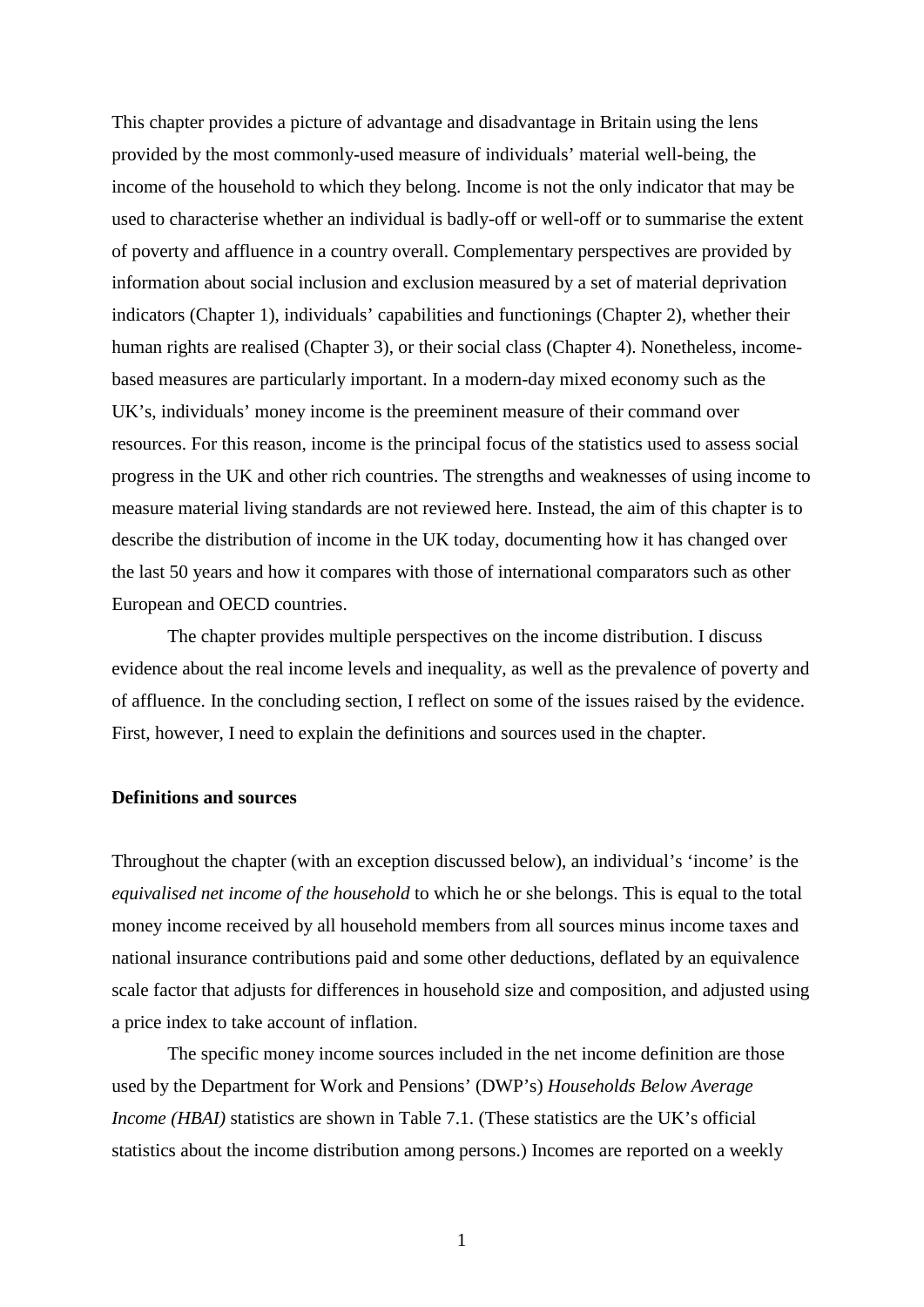basis. If someone reports earnings or other receipts over a longer period (e.g. an annual or monthly salary), the amount is converted to a weekly-equivalent amount pro rata.

|        | Income sources: receipts and deductions: |                                                                    |  |  |  |  |
|--------|------------------------------------------|--------------------------------------------------------------------|--|--|--|--|
|        | (a)                                      | usual gross earnings from employment                               |  |  |  |  |
| $+$    | (b)                                      | earnings from subsidiary employment                                |  |  |  |  |
| $+$    | (c)                                      | profit or loss from self-employment                                |  |  |  |  |
| $^{+}$ | (d)                                      | income from social security benefits and tax credits               |  |  |  |  |
| $^{+}$ | (e)                                      | private and occupational pensions                                  |  |  |  |  |
| $+$    | (f)                                      | income from investments and saving                                 |  |  |  |  |
| $+$    | (g)                                      | private transfers and other income                                 |  |  |  |  |
|        | (h)                                      | income tax paid (employees and self-employed)                      |  |  |  |  |
|        | (1)                                      | local tax paid (Council tax)                                       |  |  |  |  |
|        |                                          | National Insurance contributions (employee and self-employed)      |  |  |  |  |
|        | (k)                                      | contributions to occupational pension schemes                      |  |  |  |  |
| $=$    |                                          | Net household income before the deduction of housing costs ('BHC') |  |  |  |  |
|        |                                          |                                                                    |  |  |  |  |

**–** (l) Housing costs: rent (gross of housing benefits), mortgage interest payments, water rates and other water charges, structural insurance payments (owner-occupiers), and ground rent and service charges **=** *Net household income after the deduction of housing costs ('AHC')*

*Notes.* Equivalised net household income is equal to net household income divided by an equivalence scale (to adjust for differences in household size and composition). Incomes in different years are adjusted by a yearspecific price index to express them in constant purchasing power terms. See main text for further details.

Observe the distinction between net income before the deduction of housing costs (net income BHC) and net income after the deduction of housing costs (net income AHC). The *HBAI* statistics report income distribution estimates based on both definitions; the BHC definition is the one that is used by international organisations such as Eurostat and the OECD, and international data providers such as the Luxembourg Income Study, and is consistent with the recommendations of bodies such as the Expert Group on Household Income Statistics (2001). For this reason, my discussion focuses on distributions based on the net income BHC definition, but I also refer to AHC distributions measures where they lead to different conclusions about distributional trends. For further discussion of BHC and AHC measures, see Johnson and Webb (1992).

In order to compare real living standards over time in constant purchasing power terms, taking account of the fact that £1 in 1990 is worth more than a £1 in 2000 because of inflation, all incomes are adjusted using a price index and expressed in the prices of a particular year (financial year 2012–13 below). This assumes that all groups in society experience same rate of price inflation. Evidence about differences is provided by Flower and Wales (2014).

Equivalisation produces a measure of real living standards that is comparable across households in a given year. A money income of £500 per week (say) leads to higher living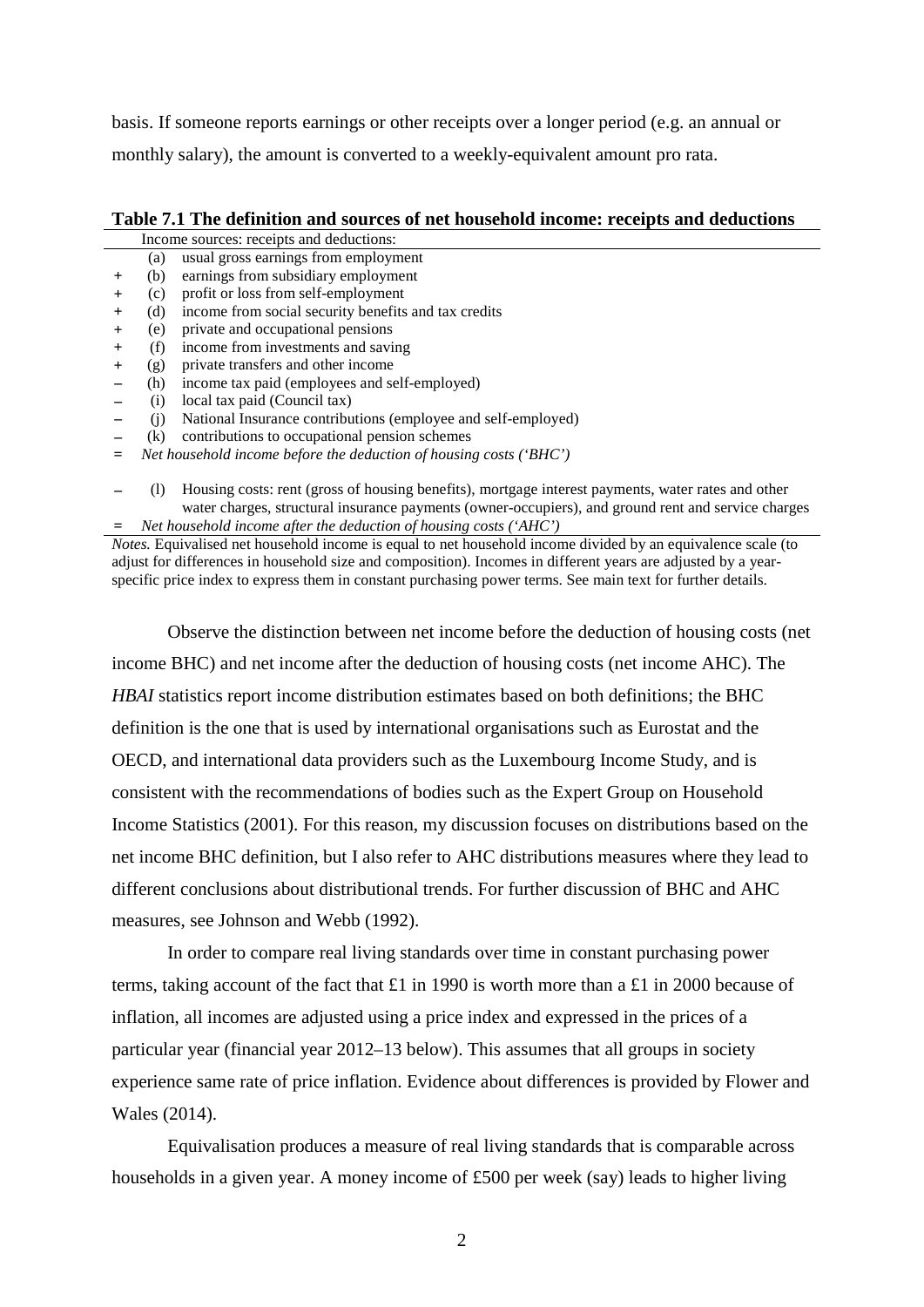standards for a single householder than a childless married couple or a family of four. Looking at per capita income (total income divided by household size) would be one way of taking account of this issue, but this adjustment would not take account of potential economies of scale in the provision of household goods and services such as space, heat and light, food preparation and purchase, and so on. Two can live almost as cheaply as one. According to *HBAI* definitions, a net household income (BHC) of £500 per week for a married couple is equivalent in living standards terms to £750 pounds per week for a single householder (£500 is two-thirds not one-half of £750). Children add to household needs, of course, but not as much as an additional adult. According to *HBAI* definitions, a net household income of £500 per week corresponds to £417 per week in living standards' terms for a married couple with one child (aged less than 14 years), or £357 per week if there are two children. These adjustments are characterised by the so-called modified-OECD equivalence scale: see DWP (2014*b*) for further details and note the slightly different adjustment applied to AHC incomes.

The final step in defining the income distribution is the assumption that the household income total is shared equally within each household, so that each individual is attributed with the equivalised income of the household to which he or she belongs. Individuals without income of their own, such as children, are assumed to benefit from income transfers by other individuals within the household. Supposing that complete income sharing is the universal rule is undoubtedly inaccurate, but it is also difficult to imagine what other assumptions would be more appropriate to implement. The equal-sharing assumption is widely adopted by analysts and statistical agencies around the world, not only in the UK. The assumption and alternatives are analysed by Jenkins (1991). There is also the issue of whether the aggregate 'income unit' should be taken to be the household, or the more narrowly defined nuclear family (or 'benefit unit') as in the UK's pre-HBAI low income statistics. See also National Equality Panel (2010), which provides information about the distribution of 'individual incomes' – the distribution arising were each adult to benefit only from the income that he or she received.

Estimates of income distributions characterised using the definitions outlined are derived in the UK using data from the Family Resources Survey, a large household survey that has been running since the early 1990s, with data for earlier years (back to 1961) coming from the Family Expenditure Survey. At several points below, I supplement the survey-based estimates with information derived from income tax data from Her Majesty's Revenue and Customs (HMRC). For assessing advantage, tax data have benefits compared with household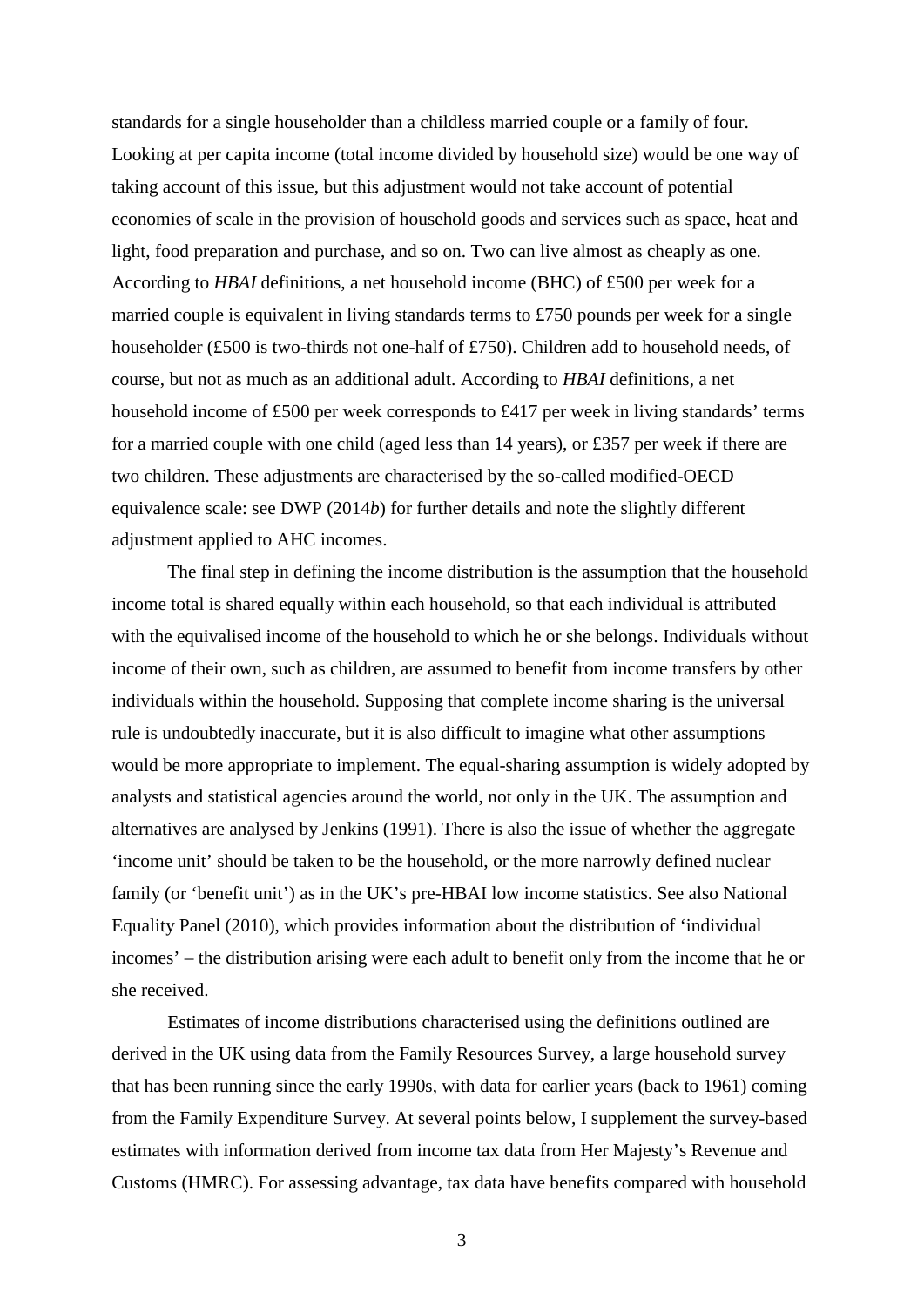surveys because there is better coverage of the top of the income distribution and arguably measurement error may be less. In addition, sample sizes are much larger and some data series go back to the beginning of last century. On the other hand, the distributional definitions are less satisfactory because they are constrained by what is relevant to administer the income tax system: they refer to gross taxable (or after-tax) income of tax units (which in the UK refer to individuals since 1990). And the most detailed data (from the Survey of Personal Incomes) refer to taxpayers rather than to the full population.

The final point to note about definitions is that this chapter is about income. Income is not the same as 'consumption', which refers to the resources actually enjoyed by households (measured in terms of their spending) rather than their potential command over resources. Income is arguably a better indicator of someone's economic power. (For comparisons of distributions of consumption expenditure and income in the UK, see Brewer and O'Dea (2012).) Also, income and consumption each refer to flows per period, and should be distinguished from the stock of financial assets at a particular point in time, i.e. wealth. The distribution of wealth is the subject of Chapter 8.

#### **The UK income distribution, 2012–13**

The UK's income distribution in 2012–13 (BHC definition) is pictured in Figure 7.1. (See DWP 2014*a* for the corresponding AHC picture.) The chart shows the numbers of individuals with (equivalised) incomes in each £10 band between zero and £1000 per week. The stripes classify individuals according to where they stand in the income parade that orders them from poorest to richest. The poorest tenth (decile group 1) are on the left and the richest tenth (decile group 10) on the right, with the other eight decile groups in between. The frequency distribution is not bell-shaped as with a Normal distribution; rather, it is skewed with a long right-hand tail. Not all of the very richest individuals can be shown on the chart: the income of the person in the middle of richest tenth (the  $95<sup>th</sup>$  percentile) is £1,117 per week, and there are around 2.93 million people with incomes above this amount.

The greatest concentration of individuals along the income range is between about £250 and £400 per week (the frequencies are greatest, and the stripes narrowest). The middle income (the median or  $50<sup>th</sup>$  percentile) is £440 per week, which is only 82% of the average (mean) income of £535 per week. The person with average income is found some two-thirds of the way along the income parade and hence not particularly representative of 'middle incomes'. Also shown in Figure 7.1 is the value of the most-commonly used poverty line in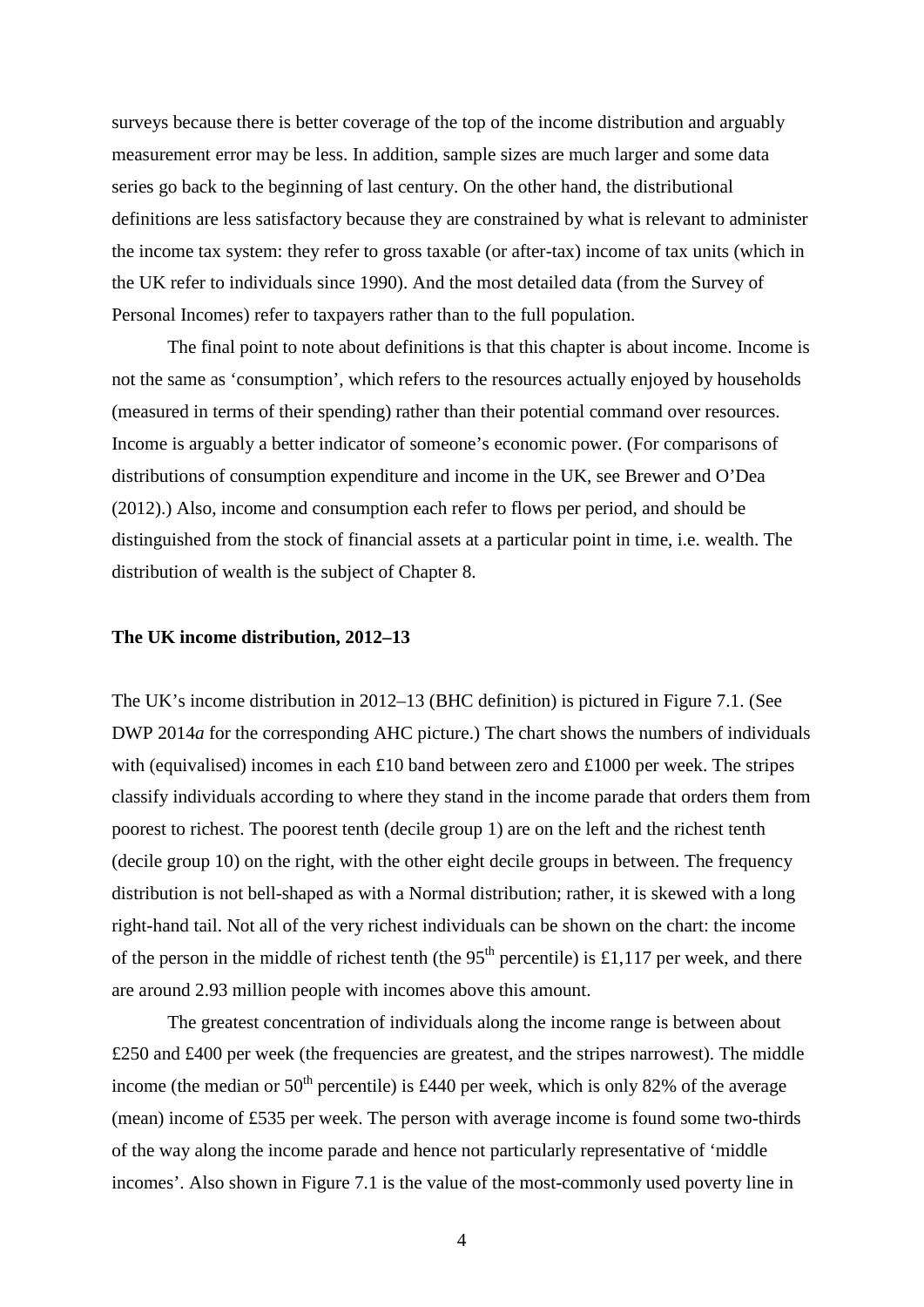the UK and Europe (60 per cent of median income). The threshold was £264 per week in 2012–13, and it can be seen that between 15 per cent and 20 per cent of individuals were income-poor in 2012–13. (More detail about the prevalence of disadvantage is provided later.) Finally, observe the perhaps surprisingly large number of individuals with an income between £0 and £10 per week. Although this refers to fewer than 1 per cent of the UK population, the number raises questions about the accuracy of measurement of very low incomes. On this, see Brewer et al. (2009).





*Notes*. Graph drawn by the author using data from the spreadsheet accompanying Chart 2.4 (BHC) in DWP (2014*a*).

The HBAI data also tell us *who* the poorest and richest individuals were in 2012–13. Table 7.2 shows the composition of the poorest tenth and the richest tenth, using a range of subgroup definitions that classify individuals according to their or their family's characteristics.

Table 7.2 shows, for example, that adult men and women and children are represented in the poorest tenth in proportion to their numbers in the population as a whole, but men are over-represented in the richest tenth (45 per cent compared to 38 per cent) and children are under-represented (16 per cent compared with 21 per cent).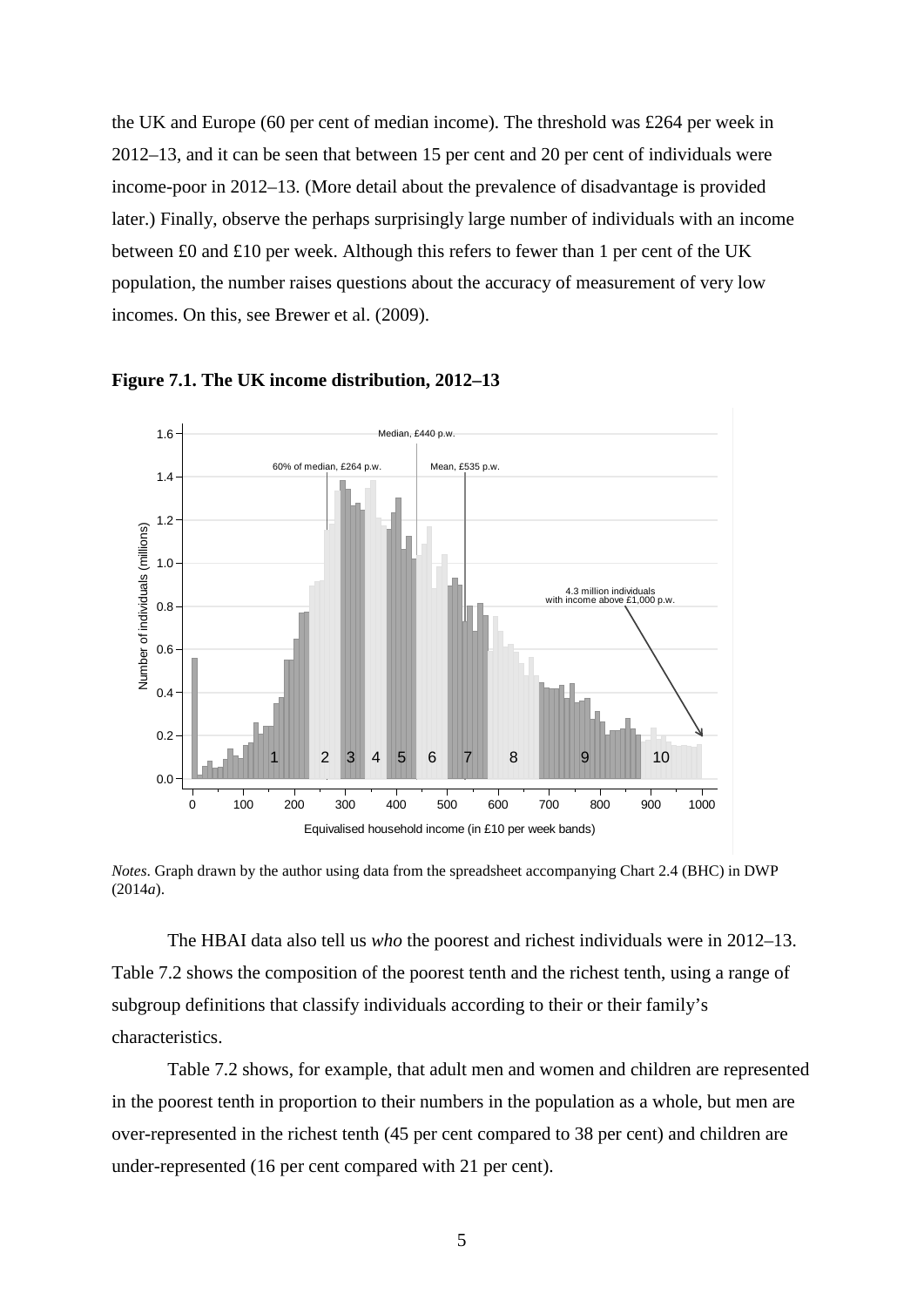|                                            | Subgroup share (%) of: |               |            |  |  |
|--------------------------------------------|------------------------|---------------|------------|--|--|
| Subgroup                                   | Poorest tenth          | Richest tenth | Population |  |  |
| Sex and adulthood                          |                        |               |            |  |  |
| Adult man                                  | 38.6                   | 45.0          | 38.3       |  |  |
| Adult woman                                | 39.5                   | 39.6          | 40.5       |  |  |
| Child                                      | 21.9                   | 15.5          | 21.2       |  |  |
| Family type                                |                        |               |            |  |  |
| Pensioner couple                           | 10.3                   | 12.3          | 13.6       |  |  |
| Single male pensioner                      | 1.9                    | 1.3           | 1.9        |  |  |
| Single female pensioner                    | 7.5                    | 1.7           | 5.2        |  |  |
| Couple with children                       | 32.4                   | 32.6          | 34.9       |  |  |
| Single with children                       | 10.1                   | 1.0           | 8.0        |  |  |
| Couple without children                    | 13.1                   | 35.3          | 18.4       |  |  |
| Single male without children               | 16.0                   | 10.9          | 10.8       |  |  |
| Single female without children             | 8.6                    | 5.1           | 7.2        |  |  |
| Economic status                            |                        |               |            |  |  |
| One or more self employed                  | 14.8                   | 18.1          | 9.8        |  |  |
| Single/couple all in full time work        | 4.9                    | 45.7          | 26.2       |  |  |
| Couple/one in full time, one part time     | 2.6                    | 13.2          | 13.1       |  |  |
| Couple, one full time one not working      | 8.3                    | 8.2           | 10.5       |  |  |
| No full time, one or more part time worker | 15.0                   | 5.2           | 10.1       |  |  |
| Workless, head or spouse aged 60 or over   | 20.7                   | 6.7           | 17.3       |  |  |
| Workless head or spouse unemployed         | 14.6                   | 0.7           | 3.8        |  |  |
| Workless, other inactive                   | 19.2                   | 2.3           | 9.3        |  |  |
| Region                                     |                        |               |            |  |  |
| Rest of the UK                             | 75.3                   | 55.4          | 73.2       |  |  |
| London and South East                      | 24.7                   | 44.6          | 26.8       |  |  |

#### **Table 7.2. Composition of the poorest and richest tenths of the 2012–13 income distribution, by subgroup**

*Notes*. Author's estimates using data from the public-use file of unit-record HBAI data (accompanying DWP 2014*a*). Reading note: 38.6% of the poorest tenth and 45.0% of the richest tenth in 2012–13 were adult men; 38.3% of the total population were adult men.

Individuals from pensioner couples, and couples with and without children families, are under-represented in the poorest tenth relative to their numbers in the population as a whole (see the second panel). Over-represented are single female pensioners, individuals in lone parent families, and childless singles. In the richest tenth, almost all groups are underrepresented, with one striking exception. Childless couples are substantially over-represented, and account for more than one-third of the richest tenth though they comprise only 18 per cent of the population.

The third panel of Table 7.2 shows that over- and under-representation at the top and bottom is closely associated with participation in paid employment. For example, individuals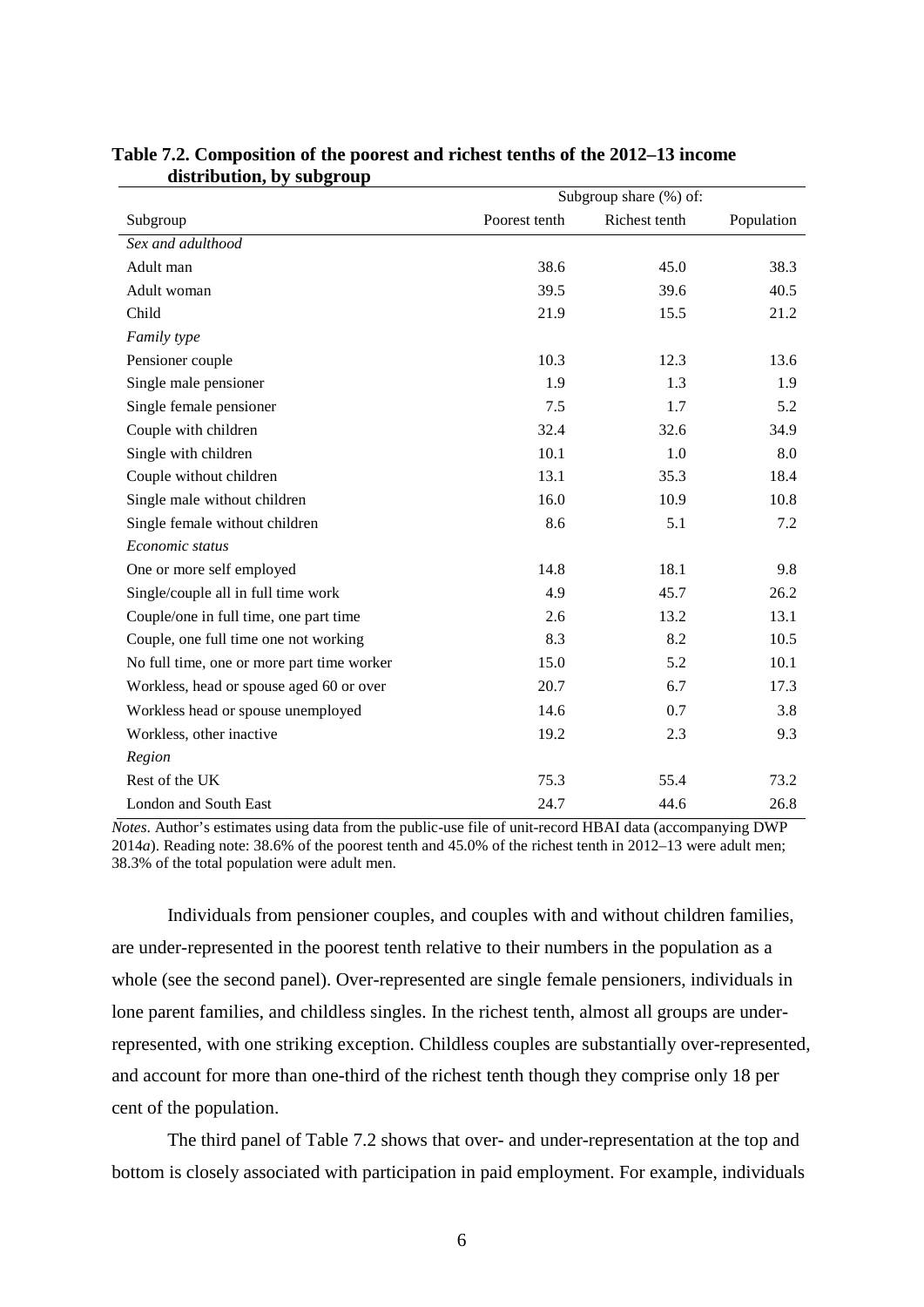in benefit units in which all adults are in full-time work are substantially under-represented in the poorest tenth (5 per cent compared with their population proportion of 26 per cent) and substantially over-represented in the richest tenth (46 per cent compared to 26 per cent). The situation is reversed for non-pensioner families in which the head or spouse is unemployed: individuals in this group comprise almost 4 per cent of the population, but nearly 15 per cent of the poorest tenth and less than 1 per cent of the richest tenth. By contrast, individuals belonging to a family with self-employment income are over-represented in both the poorest and the richest tenths. The final panel shows that, although there is no southern tilt to the composition of the poorest tenth, people living in London and the South East form a substantially greater fraction of the richest tenth than would be expected from their relative numbers in the country as a whole (45 per cent compared to 27 per cent).

These patterns of subgroup over- and under-representation at the bottom and the top reflect the distribution of income within each of the various subgroups. These subgroup distributions are summarised in Figure 7.2 using boxplots. The left and right hand ends of the box for each group show the  $25<sup>th</sup>$  and  $75<sup>th</sup>$  percentiles for that group (half the group have incomes within this range). The end of the 'whisker' extending left from the box shows the  $10<sup>th</sup>$  percentile for the subgroup, whereas the end of the right whisker shows the  $90<sup>th</sup>$ percentile (80 per cent of the subgroup have incomes within the range spanned by the box and whiskers). Subgroup median income  $(50<sup>th</sup>$  percentile) is shown by the black bar within the box. The vertical dashed lines show the  $10^{th}$ ,  $50^{th}$ , and  $90^{th}$  percentiles for the population as a whole ('all individuals'; as also shown in Figure 7.1), and hence demarcate the thresholds used to define income groups in Table 7.2.

The boxplots illustrate both subgroup income levels and the range of subgroup incomes. Individuals in families with children, and dependent children in particular, tend to have lower incomes than other groups. Although the distribution among all women closely mimics that of the population as a whole, there are groups of woman who are clearly worse off: look at the plots for single female pensioners and the 'single with children' group (most of whom are in families headed by lone mothers). In contrast, childless couples have relatively high incomes: almost three-quarters of this group have an income above the population median.

The third panel highlights the importance of paid employment for income, with distributions further to the left (lower) as the degree of participation falls. For example, contrast individuals in benefit units in which all individuals are in full-time work (more than 75 per cent have an income above the population median) with individuals in a family with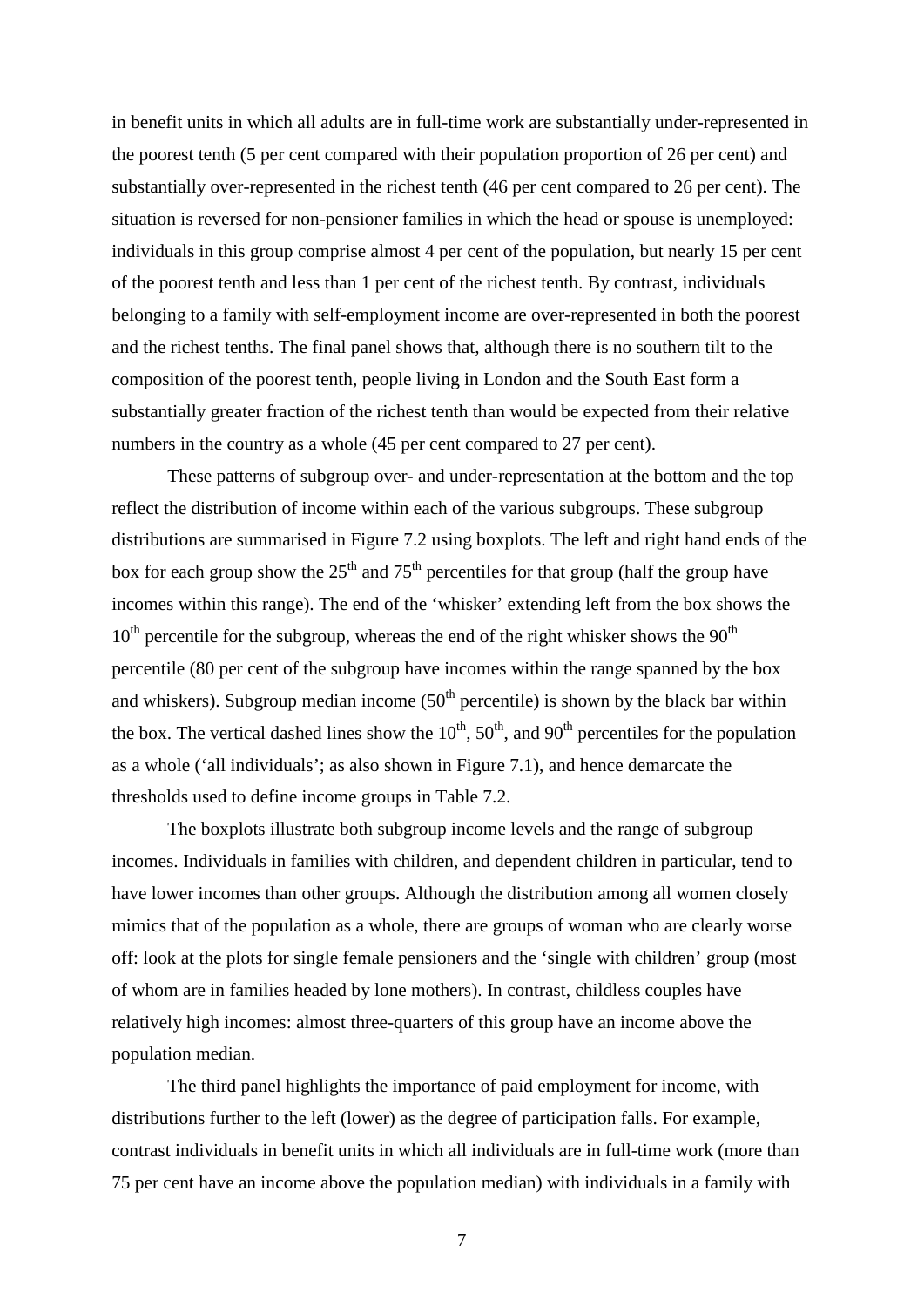an unemployed head or spouse (almost 90 per cent have an income below the population median). Families with self-employed members are a distinctive case because of the relatively high prevalence of both low incomes and (especially) very high incomes. Substantially more than one-tenth of this group have an income placing them in the richest 5 per cent of the population as a whole.



**Figure 7.2. Income distributions for population subgroups, UK, 2012–13** 

*Notes*. Each subgroup's boxplot shows the  $10^{th}$ ,  $25^{th}$ ,  $50^{th}$ ,  $75^{th}$ , and  $90^{th}$  percentiles for the relevant subgroup: see the main text. The vertical dashed lines show the  $10^{th}$ ,  $50^{th}$ , and  $90^{th}$  percentiles for the population as a whole ('all individuals'). Graph drawn by the author using data from the spreadsheet accompanying IFS (2014) for 'all individuals' and his calculations using data from the public-use file of unit-record HBAI data (accompanying DWP 2014*a*) for all other groups. Incomes in the public-use HBAI file are rounded to the nearest pound.

The fourth panel of Figure 7.2 highlights the relative affluence of most individuals living in London and the South East. The person at the  $75<sup>th</sup>$  percentile for this region's distribution is clearly within the richest twentieth of the population ranked by income (see Figure 1), whereas the corresponding person in the distribution for the rest of the UK is on the borders of the richest seventh and eighth tenths nationally. More than 10 per cent of individuals living in London and the South East are in the richest 5 per cent of the population.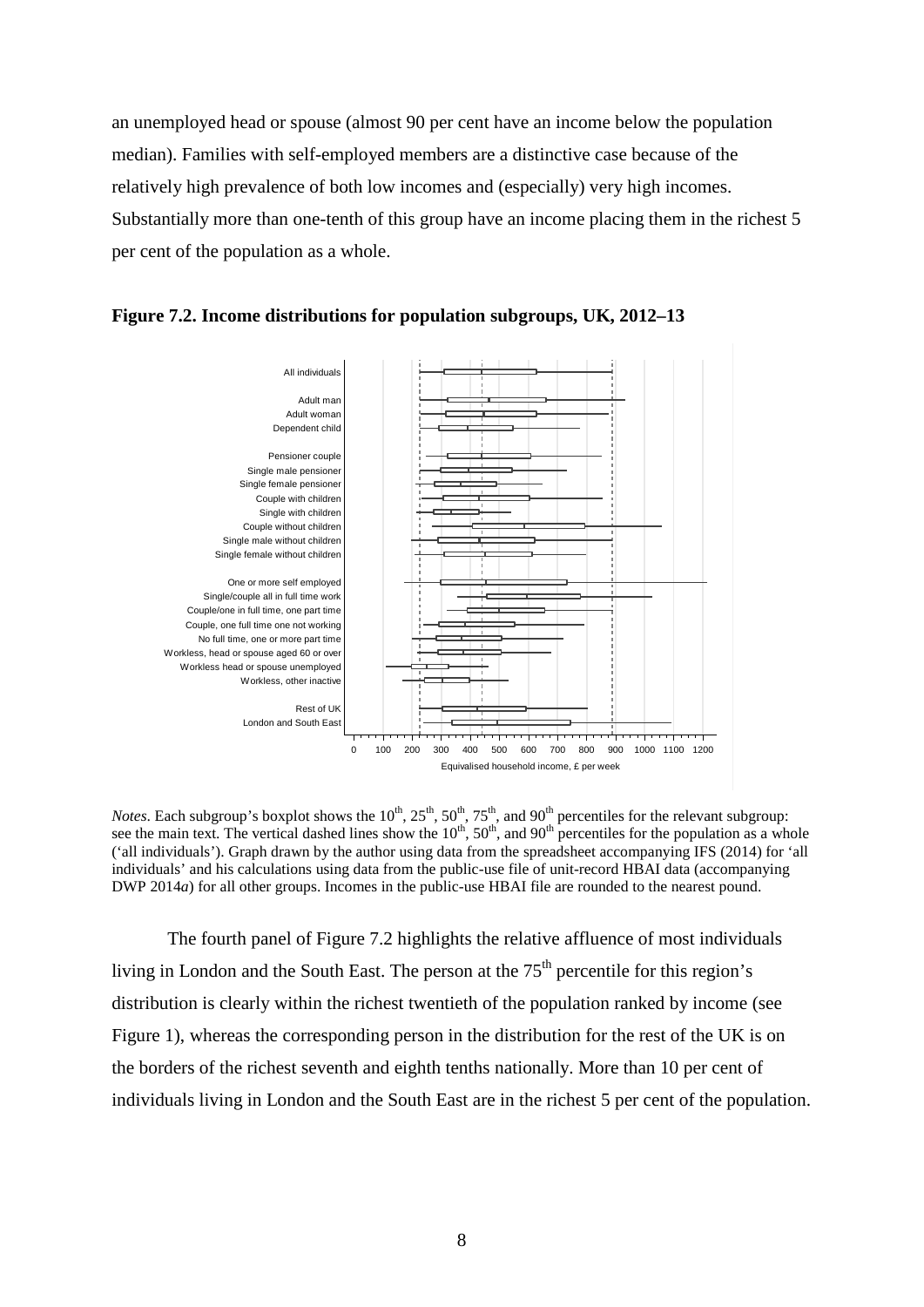#### **7.2 Trends in real income levels since 1961**

Conclusions about the extent to which real incomes have been rising depend a lot on how long one looks back and which part of the income distribution one considers. See Figure 7.2, which shows income levels at the  $10^{th}$ ,  $50^{th}$ , and  $90^{th}$  percentiles, as well as the mean. Grey stripes demarcate recessions. (Appendix Table A1 summarises the trends shown in the graph, providing income growth rates for the period as a whole and subperiods within it.)

Looking at the fifty-year period since 1961, the general picture is of rising incomes for all, punctuated by short periods of slow or negative growth accompanying recessions. The sharpest deviation from trend is the period after 2007, i.e. following the most recent recession, though it should be noted that a slowing in income growth is also apparent earlier – from the beginning of the 2000s – and there was also a period of little growth in the early-1990s.





*Notes*. Graph drawn by the author using data from IFS (2014). The grey strips identify periods with at least two consecutive quarters of negative real GDP growth.  $p10$ ,  $p50$ , and  $p90$  are the  $10<sup>th</sup>$  percentile,  $50<sup>th</sup>$  percentile (median), and 90<sup>th</sup> percentile, respectively. The data refer to financial years from 1994 onwards, and the estimates to the UK from 2002–03 and Great Britain in earlier years. See Appendix Table A1 for numerical estimates of growth rates for the period as a whole as well as subperiods.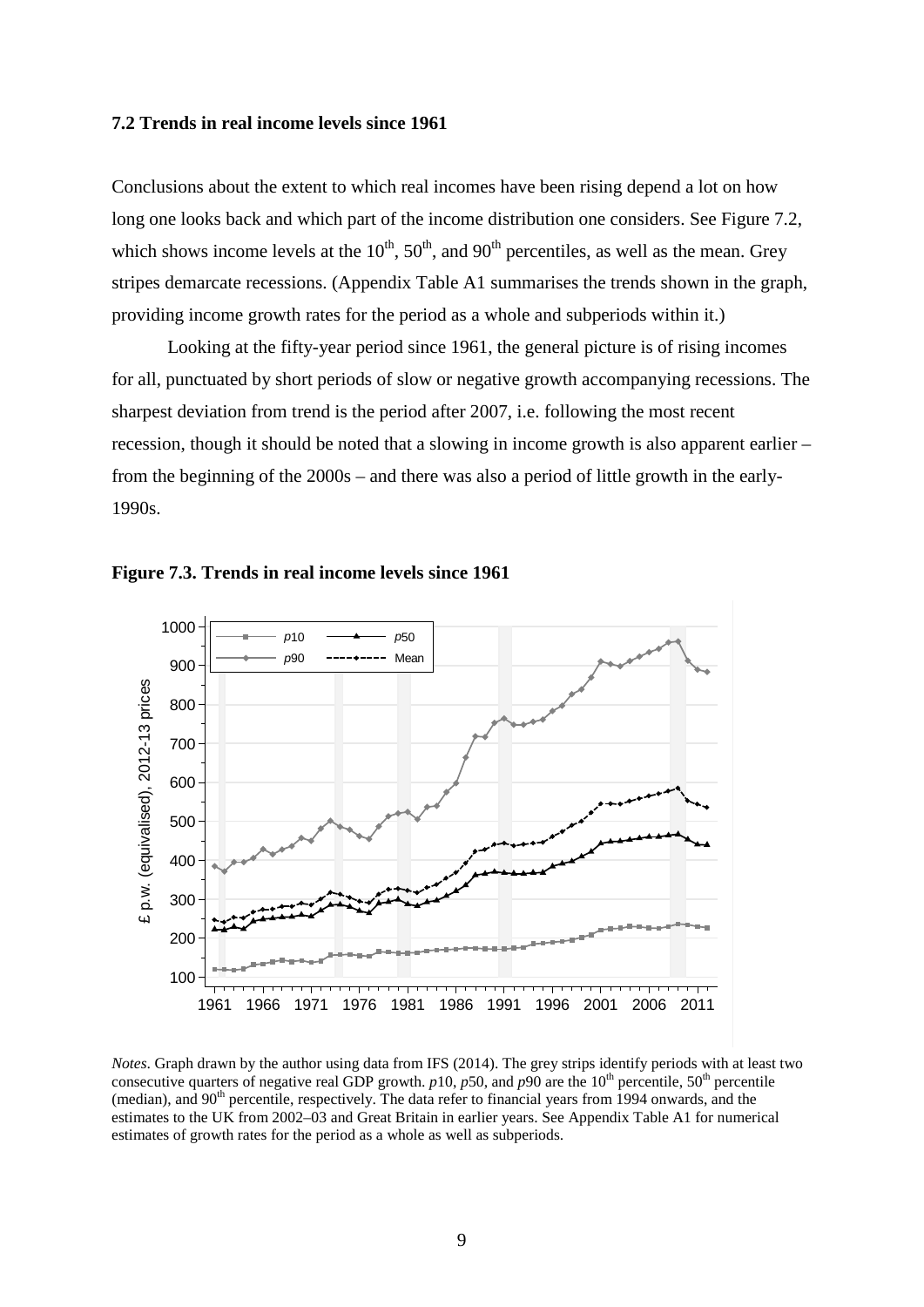Also striking is the differential income growth across the income range: growth has been greatest at the top and small at the bottom. Over the five decades between 1961–2012, the  $90<sup>th</sup>$  percentile grew by 130 per cent (equivalent to a rate of around 1.6% per year), the median grew by 97 per cent and the  $10^{th}$  percentile by 89 per cent (equivalent to 1.3% per year in both cases). Although income falls were greatest for the richest groups between 2007 and 2012 (the 90<sup>th</sup> percentile fell by 6.2% per year; the  $10<sup>th</sup>$  percentile by 0.2% per year), this reversal of fortunes is small if compared with the longer-term trend of growing real incomes at the top.

The fall in real incomes across the income distribution after the most recent recession is not as dramatic as the squeeze on real wages reported by Gregg, Machin, and Fernández-Salgado (2014), particularly at the bottom of the distribution. Several factors are likely to explain this. For example, a fall in real wages of one household member might be offset by more work hours by another household member. Household composition may itself change: e.g. young people may be more likely to live with their parents or share with others. And the safety net income provided by benefits and tax credits has continued to provide a real income floor.

#### **Inequality**

The growing gap between top and bottom incomes shown in Figure 7.3 implies growth in income inequality. Inequality is summarised directly in Figure 7.4, in terms of the ratio of the  $90<sup>th</sup>$  to the 10<sup>th</sup> percentile ( $p90/p10$ ) and the Gini coefficient. Regardless of which index is used, the rise in inequality over the last fifty years has been substantial: between 1961 and 2011, the Gini rose by almost one-third and *p*90/*p*10 by around one half. Most of that inequality growth occurred in the 1980s. Clearly this is an exceptional period: within both the preceding two decades and the subsequent two, the two inequality series are relatively flat, with relatively small year-on-year changes. Nonetheless, there is a small but distinct decline in *p*90/*p*10 after 1991 that is not apparent in the Gini coefficient. This reflects changes in the distribution of incomes below the median to which the Gini is not as sensitive (graphs not shown).

Inequality declined during the most recent recession, reflecting the larger income falls for those at the top compared to those at the bottom, but even this inequality decline is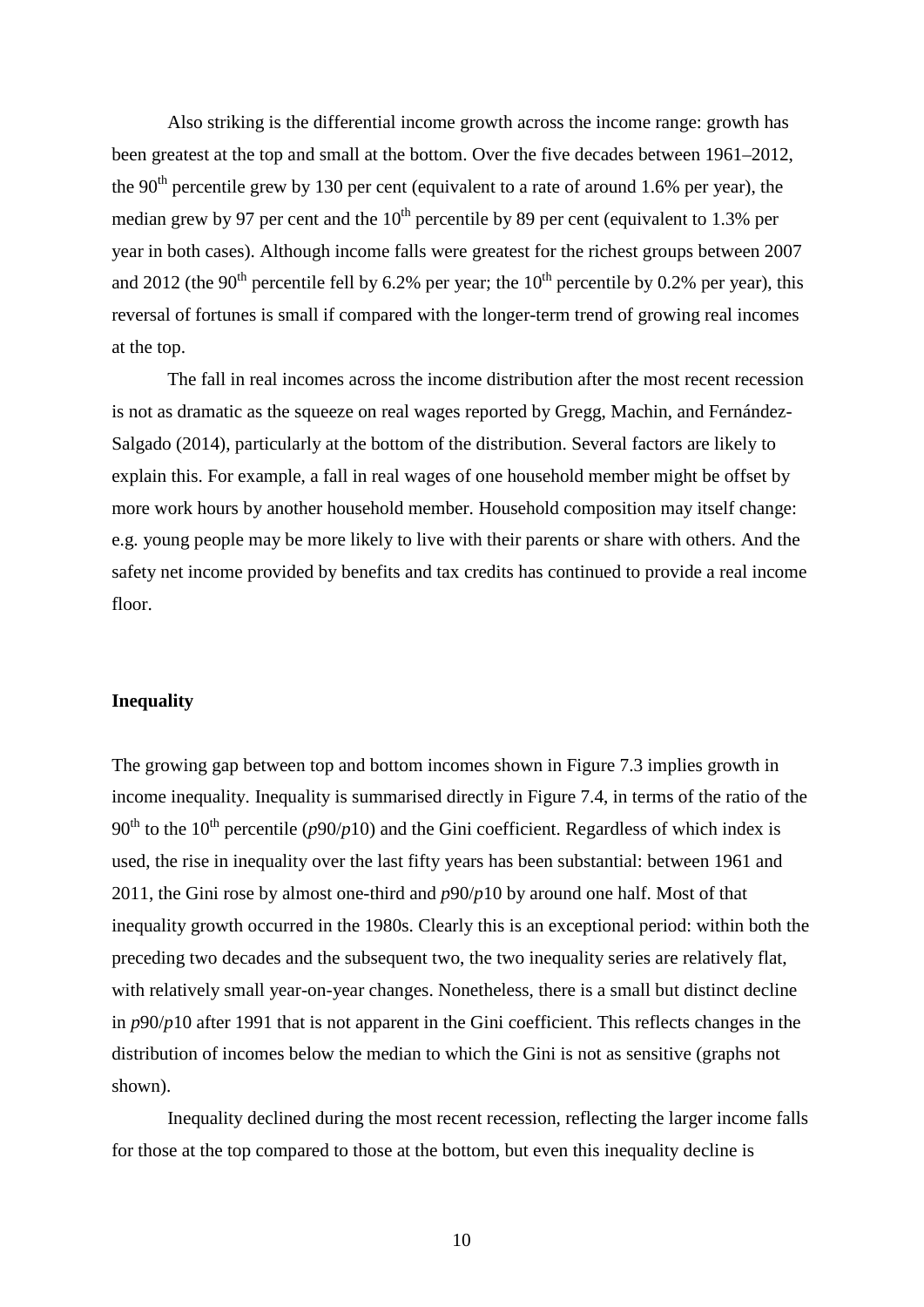relatively small and a bit smaller than the decline in the early- to mid-1970s (when inequality was much lower).



**Figure 7.4. Income inequality since 1961**

*Notes.* Graph drawn by the author using data from IFS (2014). The data refer to financial years from 1994 onwards, and the estimates to the UK from 2002–03 and Great Britain in earlier years.

The level and trend in inequality in the UK is compared with those of 20 other OECD countries in Figure 7.5 (the distributional definitions are similar to those employed in previous charts). Countries are grouped according to whether inequality fell, increased, or remained much the same, between the mid-1980s and 2011–12, with inequality measured using the Gini coefficient. The UK's estimate for 2011–12, around 0.34, places it just above the average in the 21-country ranking (the OECD Gini was around 0.32) but, if middleincome countries such as Mexico and Turkey are excluded, the UK shows up more clearly as a high-inequality country relative to other rich countries. Inequality in the UK is not as great as in the USA, however.

Figure 7.5 also shows that the majority of OECD countries experienced inequality growth over the last quarter century; it was not only the UK. Moreover, the magnitude of the increase was greater in a number of other countries besides the UK, several of which were relatively low-inequality countries in the mid-1980s (Finland, Sweden, and Germany). (Be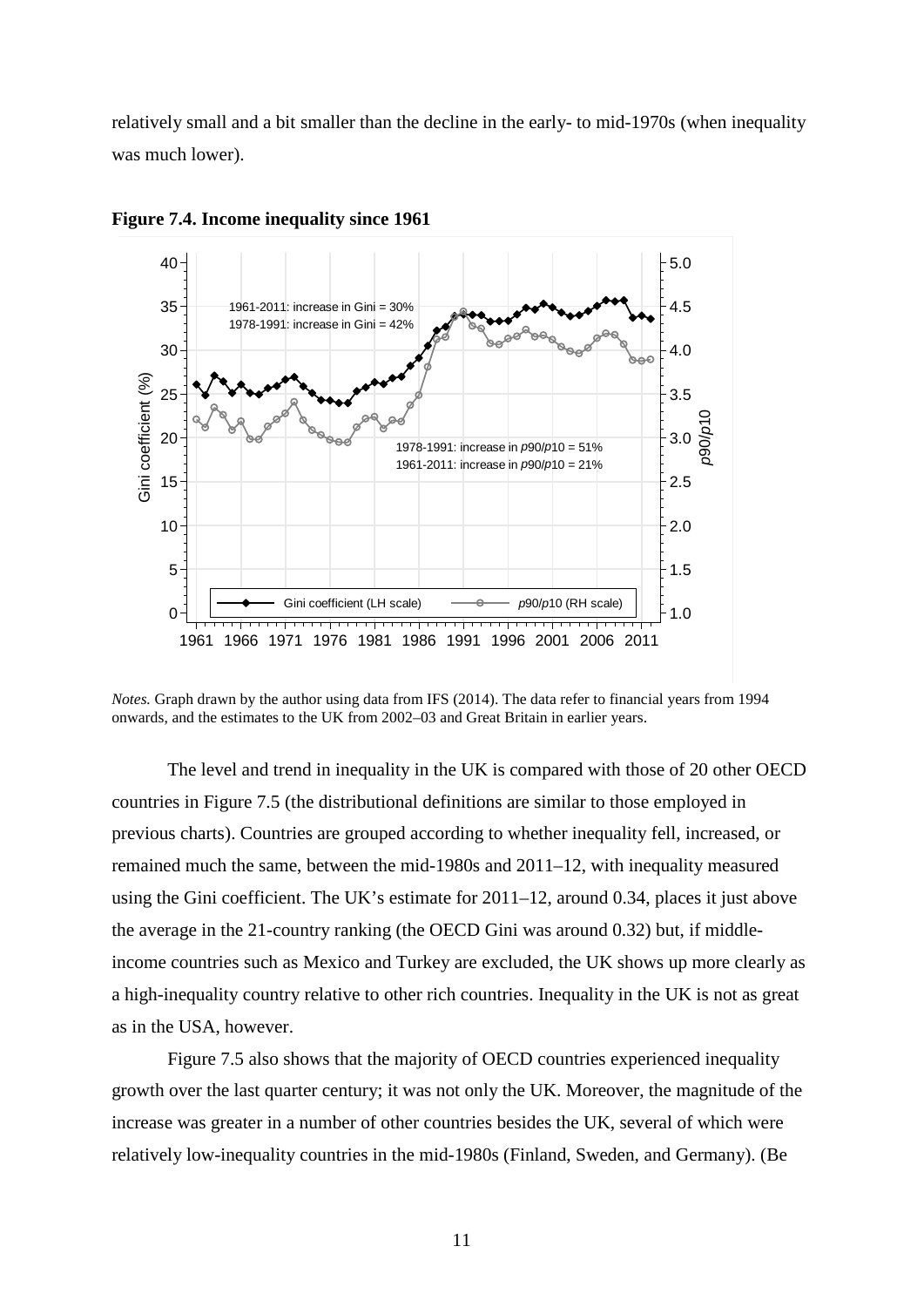aware that the inequality-increase rankings are contingent on the period considered: the increase in the UK during the 1980s, shown earlier, was substantial by cross-national standards.) Nonetheless, the chart also demonstrates that an increase in inequality is not inevitable: inequality changed hardly at all in three EU-15 nations (France, the Netherlands, and Belgium).



**Figure 7.5. Income inequality in 21 OECD countries: mid-1980s and 2011/12**

*Notes.* Graph drawn by the author using data in the spreadsheet accompanying OECD (2014, Figure 1). This source provides details of the actual years compared for each country. 'Little change' in inequality refers to changes of less than 1.5 percentage points. Countries are ordered within each panel by their Gini coefficient for 2011/12. Income is household disposable income adjusted for household size.

If the comparison is with the EU-15 as a whole, income inequality in the UK has been greater for most of the last decade but in 2013 was about the same. At the beginning of the 2000s, the UK Gini was around four percentage points greater than the EU-15 Gini, but the former subsequently declined and the latter increased. In 2013, both Ginis were around 0.30: see Appendix Figure A2. (The UK estimates differ slightly from those shown in Figure 7.4 because they are derived from different data sources.)

Much of the trend in UK inequality has been driven by what happens to top incomes and yet estimates derived from household surveys (such as shown in Figure 7.3) may miss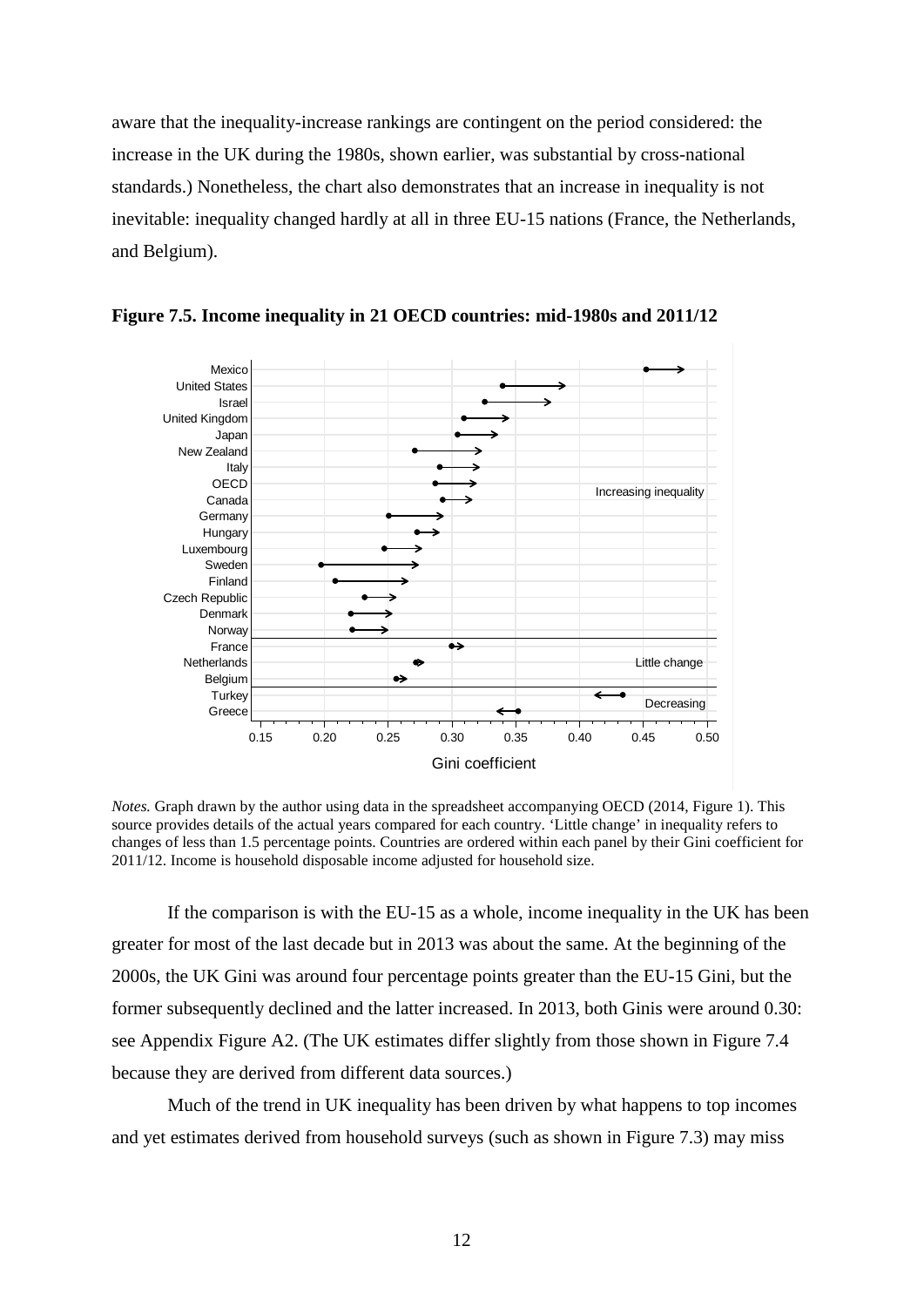what is going on at the very top of the income distribution. In contrast, income tax data have better coverage of the richest incomes and provide estimates for a much longer period.

Estimates of top income shares derived from tax data are shown in Figure 7.6 and go back almost a century. The series shown in black shows trends in the share of total income held by the richest 10%, 1%, and 0.1%. The share of the top 10% in 2011, around 40%, is much the same as it was just after World War I. Over the subsequent six decades, the share declined by around 10 percentage points, but increased steadily thereafter albeit with a pause associated with the most recent recession. A U-shaped trend is also apparent for the shares of the top 1% and top 0.1%, though the inequality increases since the late 1970s have not taken the shares back to WWI levels. Also shown are trends in the shares of nearly-top groups variously defined (the series in grey) and, intriguingly, there is no distinct U-shape to these series as there is for the others. This implies that the U-shape trends for top income shares are being driven by what is happening to the very richest group (the richest 0.1% in this case).





*Notes.* Graph drawn by the author using data from the World Top Incomes Database (Alvaredo et al. 2014). The vertical dashed line marks the change in the definition of the tax unit from the family to the individual in 1990.

Thus, even though inequality in the UK has not grown much over the last two decades according to HBAI-based measures (Figure 7.4), the evidence from tax data about top income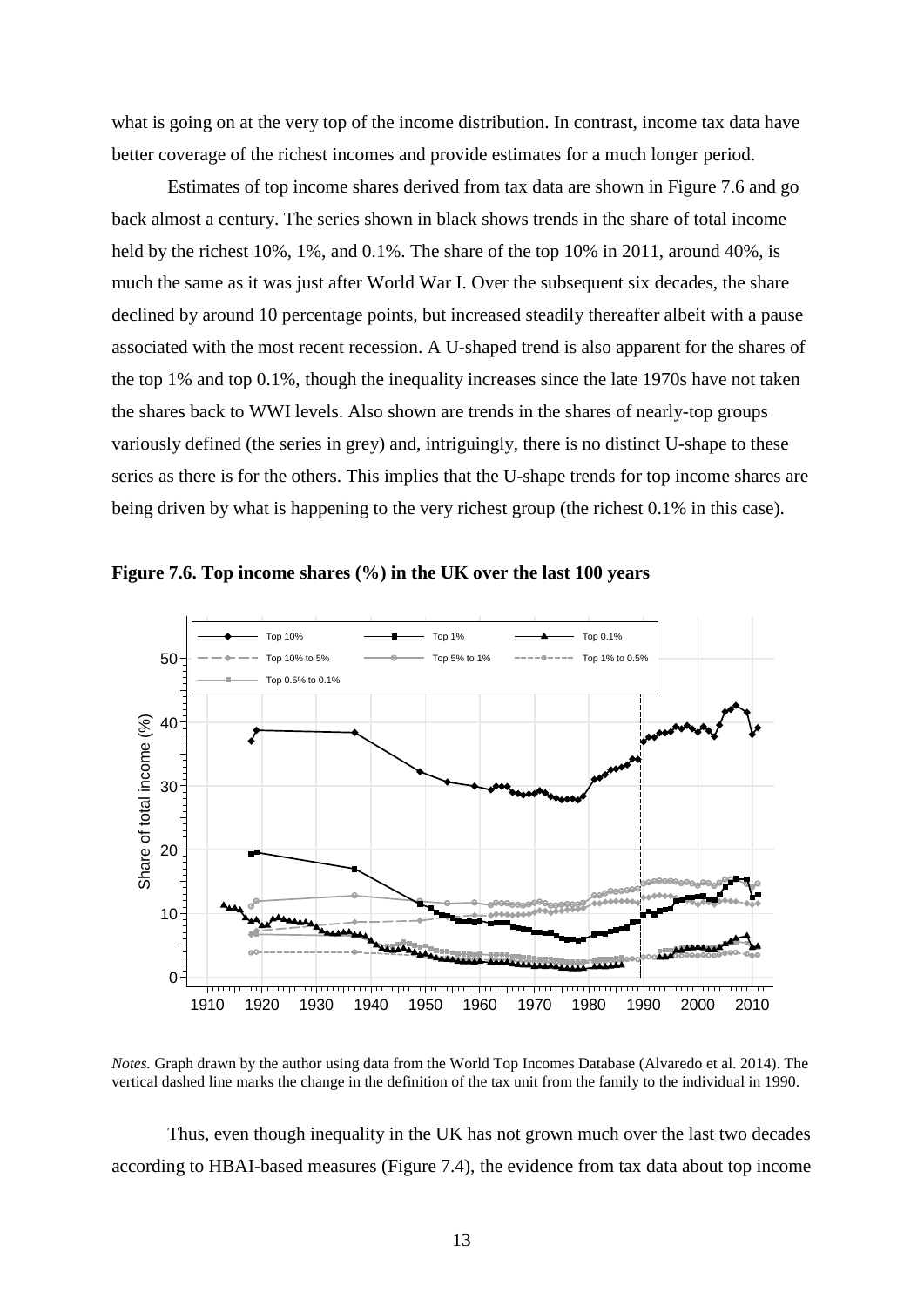shares suggests a continuing and substantial rise in inequality over this period. Put differently, recent inequality trends are a story of greater differentials that are driven by increasing advantage. The UK experience is similar to that of other 'Anglo' countries such as the USA, but is less apparent in other countries such as Germany, and especially France where the long inequality decline has not been followed by a large inequality rise. See Appendix Figure A3 and, for more extensive cross-national comparisons, Atkinson, Piketty, and Saez (2011).

#### **The prevalence of poverty**

Historically, social policy has been particularly concerned with the prevalence of poverty rather than other aspects of income distribution (see Chapter 1). Trends in income poverty are the subject of this section.

A fundamental issue is how the income cut-off that differentiates poor people from non-poor people should be defined. The threshold most commonly employed by the European Union, and the UK as well, is 60% of contemporary national median income. The 'contemporary national' tags mean that the poverty line varies from one year to the next (as median income changes), and differs in real terms across countries (UK median income is substantially greater than Romanian median income, for instance).

This 'relative poverty' definition implements – in a particular way – the idea that '[p]eople are said to be living in poverty if their income and resources are so inadequate as to preclude them from having a standard of living considered acceptable in the society in which they live' (Council of the European Union, 2004: 8). Although a relative poverty definition has many conceptual attractions, it can lead to implausible estimates in times of economic boom or sharp recession when the median income itself can change substantially (Jenkins et al., 2013: chapter 1).

This suggests that more 'absolute' poverty threshold definitions be employed in tandem with relative ones. However, few would seriously argue that a fully absolute definition – a real income cut-off that is fixed over time and the same for all countries – is appropriate for rich countries such as the UK. More commonly used for assessing trends are 'anchored' poverty lines. The idea is that poverty in the current year and previous years be assessed using a threshold that is fixed at the value of the relative poverty line for an earlier (but relatively recent) year. Thus, DWP HBAI publications supplement estimates based on a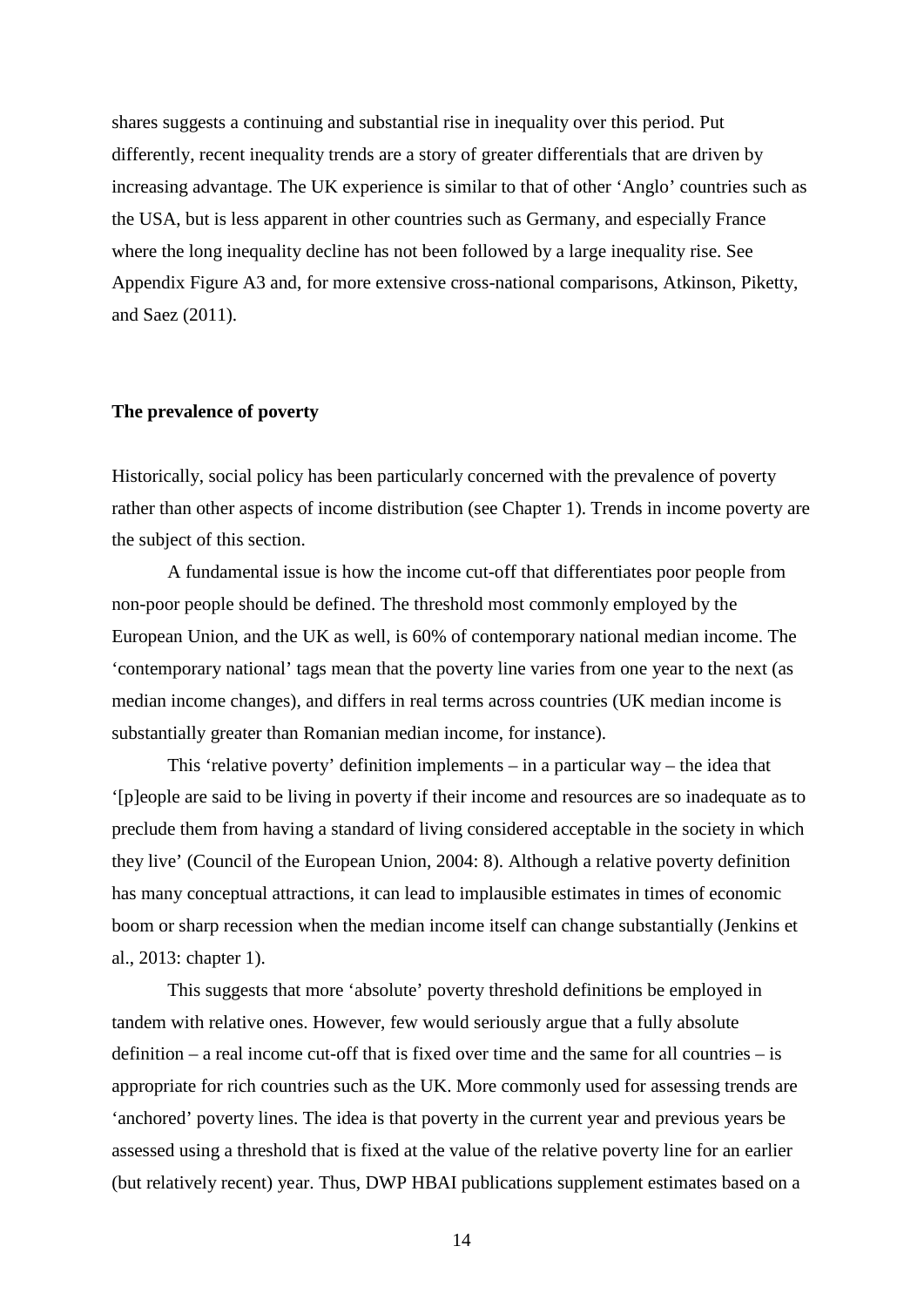cut-off of 60% of contemporary national median income with estimates based on a threshold equal to 60% of 2010–11 median income or (previously) the 1998–99 median. The Institute for Fiscal Studies has provided data on anchored poverty rates using the 1996–97 median, which I use. Estimates of poverty rates for the last fifty years based on the relative and two anchored thresholds are shown in Figure 7.7.



**Figure 7.7. Poverty rates (%) since 1961: relative and anchored poverty lines** 

*Notes.* Graph drawn by the author using data from IFS (2014). The data refer to financial years from 1994 onwards, and the estimates to the UK from 2002–03 and Great Britain in earlier years. The BHC income definition is used (see text).

Clearly, the choice of low-income cut-off makes a substantial difference to estimates of both the prevalence of poverty in recent years, and its trend over time. Using the relative poverty line based on contemporary medians, the poverty rate fluctuated between around 12 per cent and 15 per cent in the twenty years after 1961, then increased sharply to reach more than 20 per cent in the late-1980s, and has been gradually declining since the early 1990s. In particular, the poverty rate continued to decline during the recent recession – because the median also fell (Figure 7.3). According to the relative poverty line definition, the UK poverty rate in 2012–13 was 15.4 per cent, corresponding to around 9.7 million poor people.

The poverty experience differs for particular subgroups. Of particular relevance for policy in recent years is child poverty and pensioner poverty. At the beginning of the 1990s,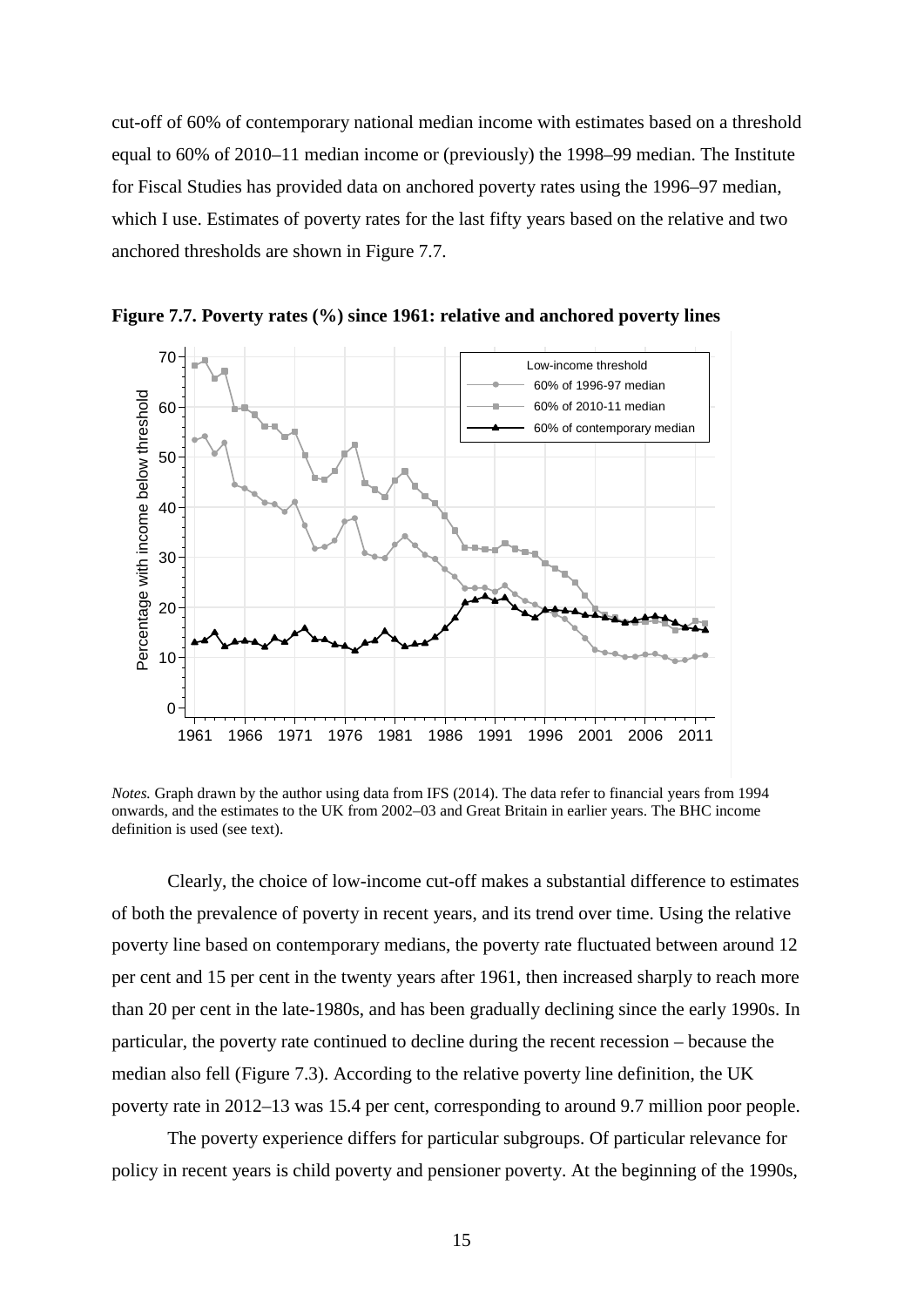the child poverty rate was nearly 10 percentage points higher than the all-persons rate, but it has declined at a faster pace and was only two percentage points larger in 2012–13. The decline in pensioner poverty rates has been substantial, from around 40 per cent in the 1960s to the same as the all-persons rate in 2012–13, albeit with large increases and declines in between. See Appendix Figure A4 for details. For more extended discussion of long-run trends, see Cribb et al. (2013: chapter 5).

These estimates are based on a BHC income definition. If, instead, an AHC income definition is used, the picture of poverty levels and trends is different, especially since the 1990s. In 1990, the AHC relative poverty rate was 24 per cent (compared to a BHC rate of 21 per cent) but did not decline at the same rate thereafter. In 2012–13, the AHC relative poverty rate was 21 per cent (13.2 million people), i.e. around six percentage points greater than the BHC rate for that year. See Appendix Figure A5 for details.

The BHC series based on anchored poverty lines show a substantial decline in poverty rates over the last five decades. For example, according to the relative poverty standards of the mid-1990s, more than half of the UK population was poor in the early 1960s, but only one-tenth five decades later. The rate of decline in both anchored series slows noticeably from around 2000 onwards – which is unsurprising given the slowing of income growth rates at the bottom of the distribution around that time (Figure 7.3). Observe as well and by contrast with the relative poverty series, that both anchored poverty series show a rise in the poverty rate with the recent recession (albeit a relatively small one).

The UK has a relative poverty rate two or three percentage points higher than the EU-15 average from 1995 until around 2009 after which the rates converged: the UK rate declined (reflecting the falling UK median) and the EU-15 rate increased slightly. Again, using anchored poverty lines for each country (60 per cent of national medians in 2008) reveals a different picture for the post-recession period. In particular, both the UK and EU-15 poverty rates are estimated to increase by around two percentage points in the following four years, and so the differential is maintained. See Figure A6.

#### **The prevalence of affluence**

The prevalence of affluence can also be assessed in terms of relative and anchored thresholds and, again, the specific choice is somewhat arbitrary. I use twice the contemporary median, and a fixed real income threshold equal to £1,000 per week in 2012–13 prices.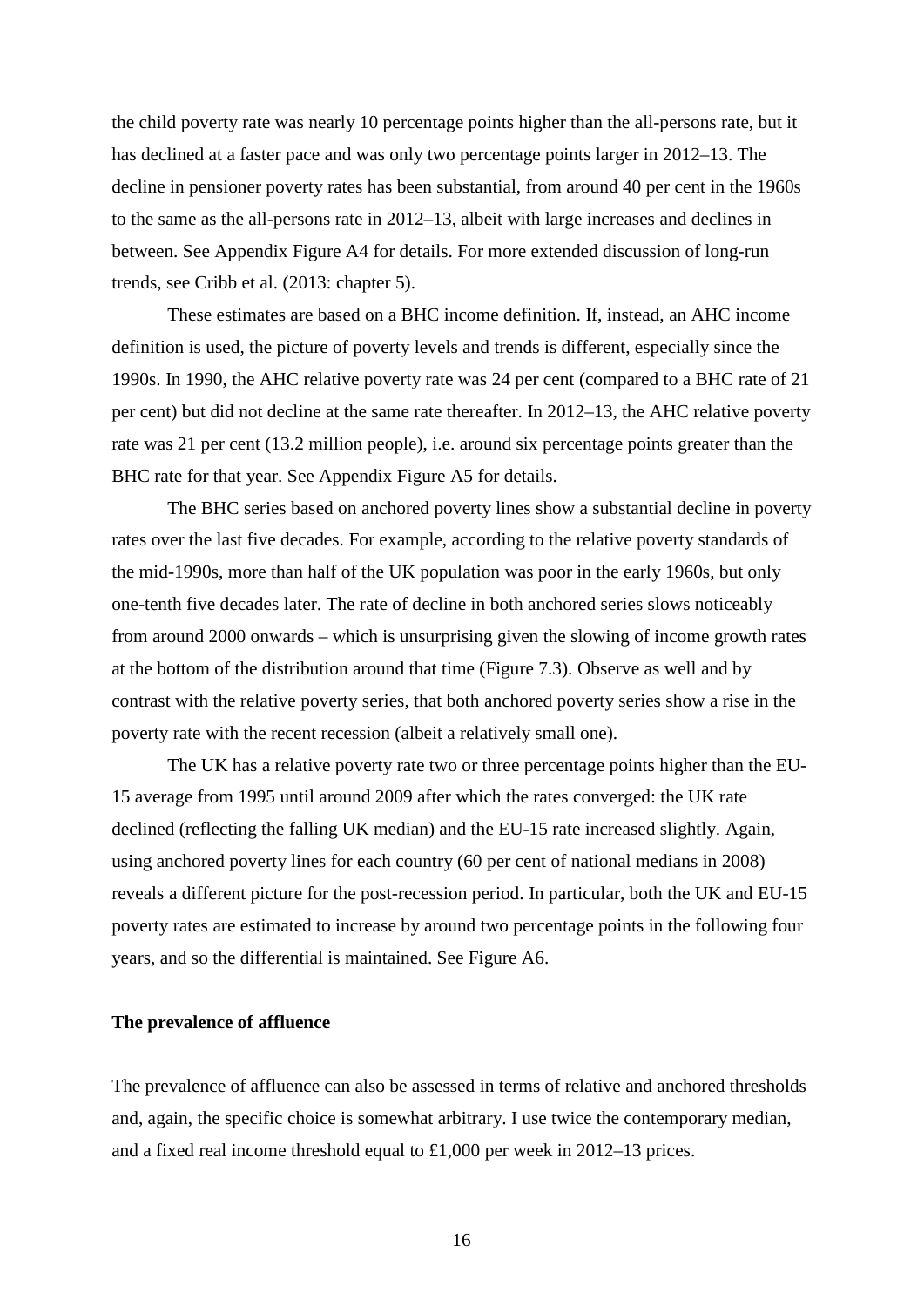Estimates using these two thresholds are shown in Figure 7.8, and derived from the same data that are used to compile the DWP's HBAI statistics. The proportion of persons with an income greater than twice the contemporary median has remained remarkably stable since the mid-1990s, at around 11 per cent. The figure also highlights substantial differences in the prevalence of affluence in London and the South East (a rate of around 17 per cent over the last two decades) with the its prevalence in the rest of the UK (a rate of around 8 per cent).

With the fixed £1,000-per-week threshold, the prevalence of affluence steadily increased, more than doubling from around 4 per cent in the mid-1990s to around 9 per cent in 2009, after which the rate fell by several percentage points. Again, individuals living in London and the South East had higher rates than those in the rest of the UK throughout the period, but the trends for each group mimicked the national picture.

**Figure 7.8. Percentages of individuals with an equivalised income greater than twice the contemporary median (dotted lines) or greater than £1000 per week (2012–13 prices) (solid lines)**



*Notes.* Graph drawn by the author using public-use files of HBAI unit record data accompanying DWP (2014*a*). The income definition is the same as the BHC definition used in Figures 7.1–7.4. The data refer to financial years from 1994 onwards, and the estimates to the UK from 2002–03 and Great Britain in earlier years.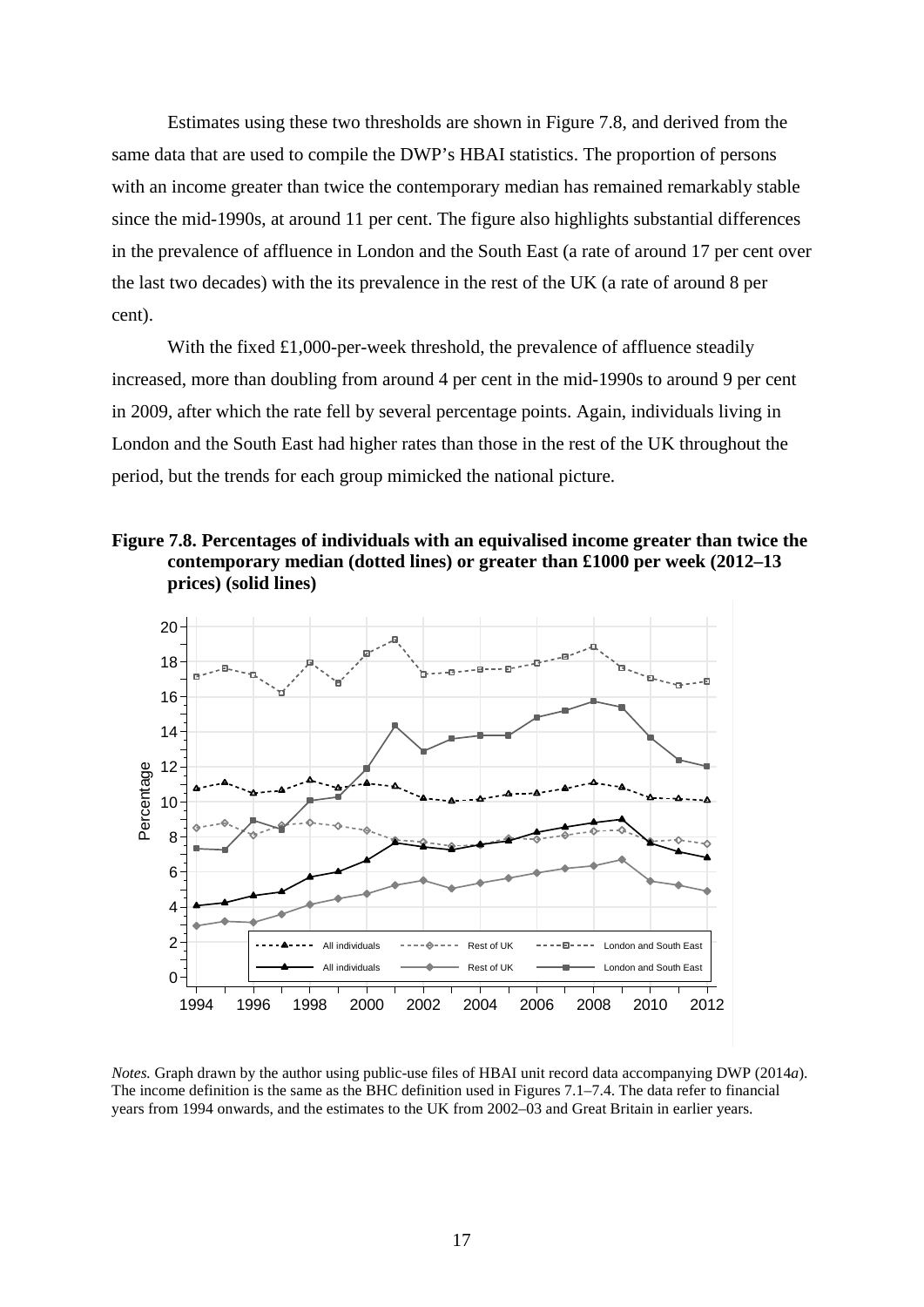The advantage of summaries such as Figure 7.8 is that they use the definitions routinely used to assess the income distribution in the UK. However, as discussed earlier, the coverage of top incomes in the underlying household survey data is not as good as income tax data on incomes.

Changes in the prevalence of affluence in the UK between 1995–96 and 2010–11 estimated from income tax data are summarised in Figure 7.9 using two absolute thresholds: £500,000 per year and £1,000,000 per year of after-tax income (in 2012–13 prices). By HBAI standards, an income above these cut-offs would place a person well into the top 1% of the income distribution. It is important to note, however, that these estimates refer to proportions of all taxpayers, not the population as a whole as in previous analysis, with most nontaxpayers having little or no income. (In 2010–11, there were around 31.3 million taxpayers, but the UK population was around 60 million.)

**Figure 7.9. Percentages of taxpayers with an after-tax income greater than £500,000 and greater than £1 million pounds per year (2012–13 prices)**



*Notes.* Years shown are financial years, e.g. 2010 refers to 2010–11. The data refer to taxpayers only, and are not available for 2008–09. Data for 1995–96 are not used because of a series discontinuity (introduction of selfassessment and changes to the SPI methodology). Graph drawn by the author using data from the public-use files of the *Survey of Personal Incomes* (various years). Incomes converted to 2012–13 prices using within-year averages of the monthly Consumer Price Index for each financial year.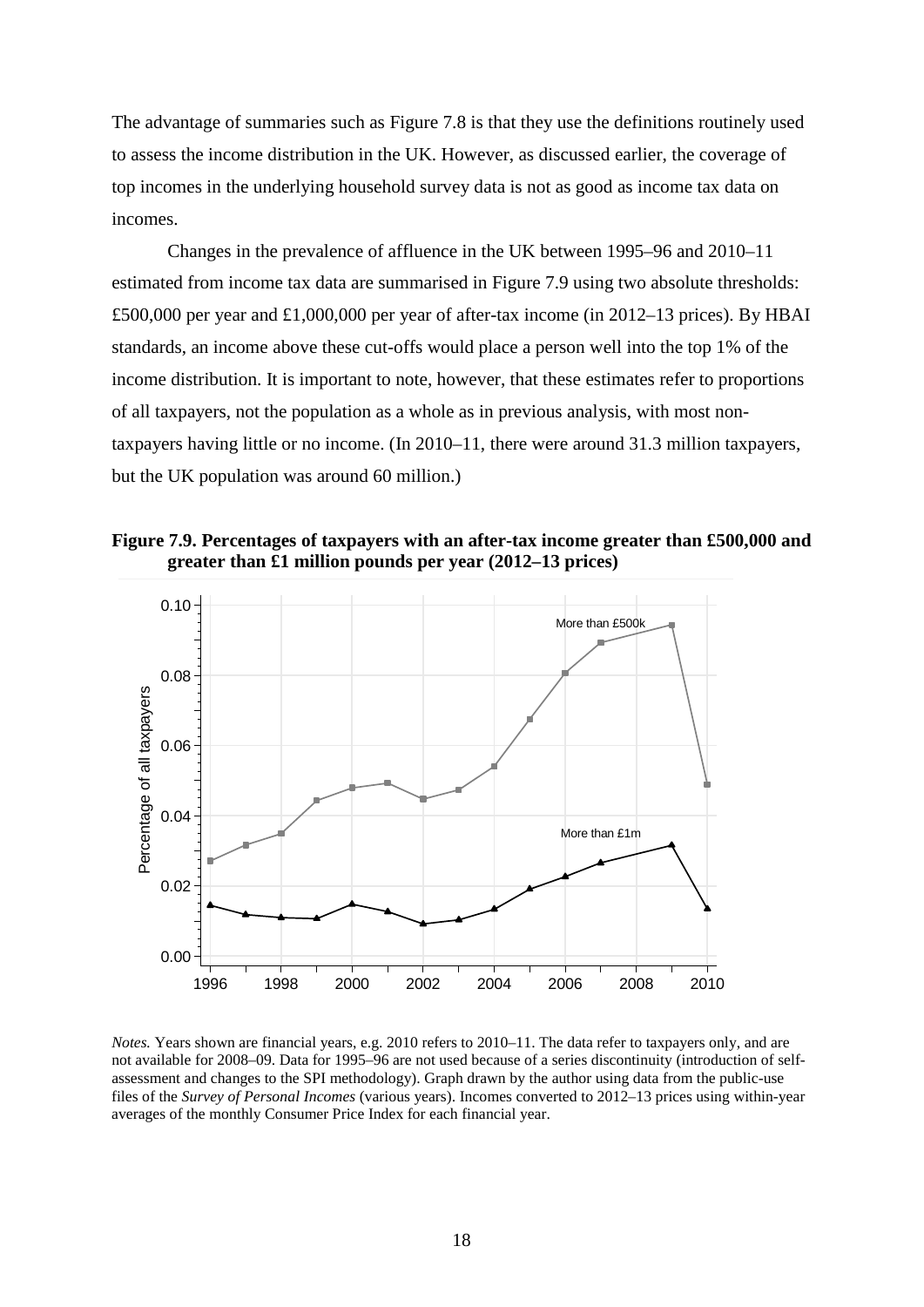Figure 7.9 shows that the proportion of taxpayers with an after-tax income of more than £500 million per year rose fivefold between the mid-1990s and the late-2000s, from around 0.02 per cent to nearly 0.10 per cent. The growth in the prevalence of taxpayers with an after-tax income of more than £1 million per year is more muted. The proportion remained at around 0.01 per cent from the mid-1990s until the early 2000s, but increased thereafter and by 2009–10 it was some three times higher. (The numbers of taxpayers involved is still only a few thousand.)

The marked rise in the prevalence of affluence appears to go into reverse after 2009– 10, with both series showing much lower rates for 2010–11, with the fraction of millionaire taxpayers roughly halving for example. One obvious explanation for this reversal of fortunes is the recent recession. However, other more subtle changes mean that one has to be cautious about interpreting the 2010–11 estimates. In particular, a 50 per cent marginal rate of income tax was introduced in April 2010, and the announcement and introduction of this tax rate provided incentives for high income tax payers to bring forward income to 2009–10 that would otherwise have been reported in 2010–11 income tax returns or possibly later years.

This is the process of 'forestalling', discussed in more detail by HM Revenue and Customs (2012) and Cribb et al. (2012, 2013). Reverse forestalling in reaction to the reduction of the top marginal tax rate to 45 per cent (from April 2013) is also likely to affect reporting for later years. These issues make assessment of recent trends in the income distribution problematic for any summary measure that is calculated using top incomes, including the Gini inequality index (Cribb et al., 2013). However, the effects on the Gini (cf. Figure 7.4) are likely to be minor compared to their effects on estimates of the prevalence of affluence based on fixed real income thresholds as in Figure 7.7 and especially Figure 7.8.

The growth in affluence is shown for selected subgroups in Appendix Figure A7 using a threshold of £100,000 per year (2012–13 prices). The chart shows that such high after-tax incomes are much more prevalent among male taxpayers than female taxpayers, and among taxpayers in London and the South East than among all taxpayers. Prevalence rates rose for all groups between the mid-1990s and the onset of the late-2000s recession. Figure A7 also highlights the relatively large prevalence of high incomes among taxpayers working in the financial industry: in 1997–98 about 2½ per cent of this group had after-tax incomes over the £100,000 threshold; in 2009–10, the proportion was 7 per cent.

For further discussion of top incomes through to the mid-2000s, the income tax data, and comparisons with HBAI series, see Brewer, Sibieta, and Wren-Lewis (2008). On recent trends in top wage income, see Bell and Van Reenen (2013).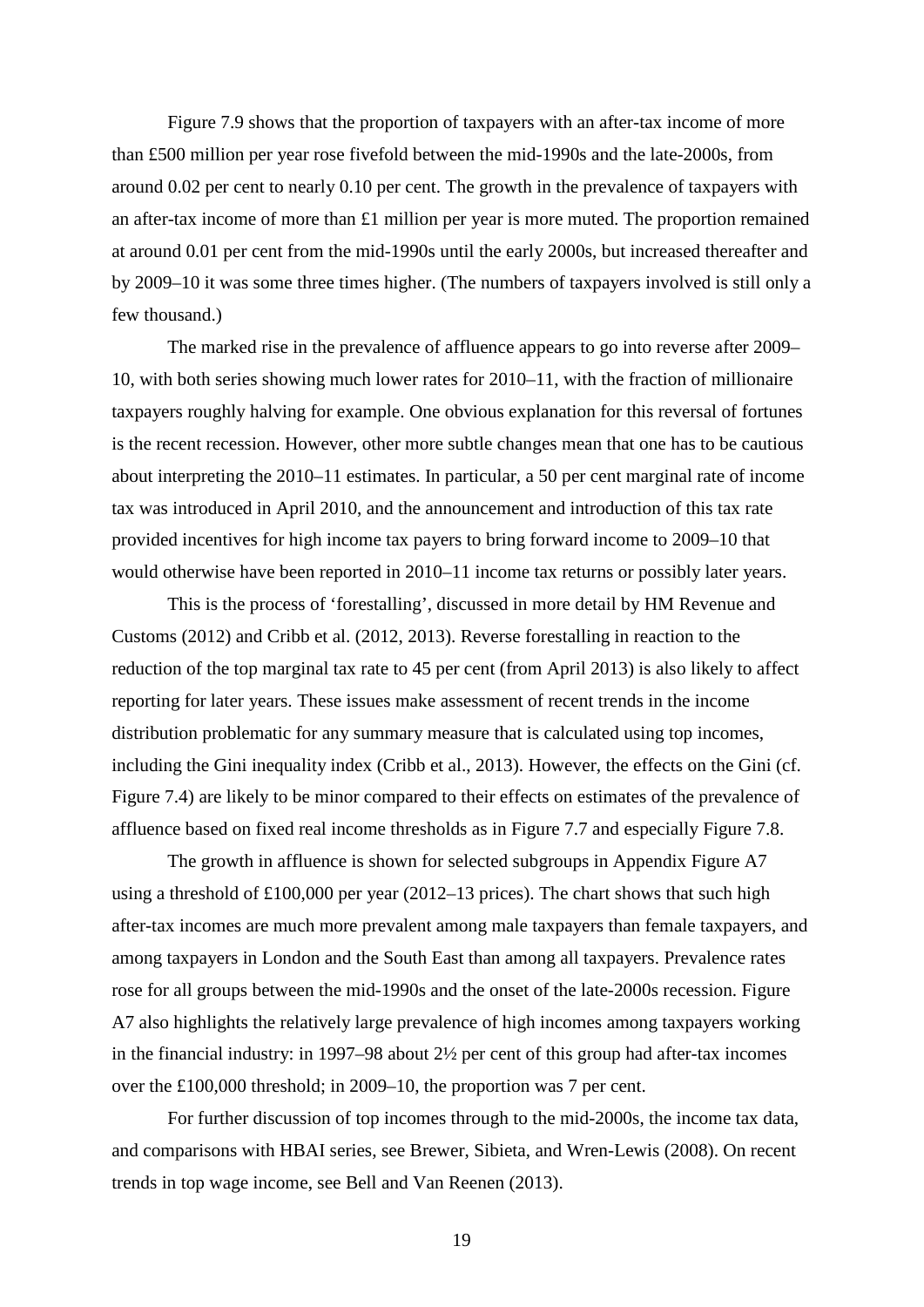#### **Income mobility and poverty dynamics**

The perspectives on distributional trends employed so far do not take account of the fact that someone who is poor in one year may be non-poor in the following year (or vice versa). Similarly, there is mobility into and out of middle- and top-income groups. The group of people that is poor – or rich – is not fixed over time.

Evidence about income mobility throughout the income range is displayed in Table 7.3. Individuals are classified by their quintile group origins in 2000 and their income group membership is tracked over the following eight years. The table shows that mobility is common but most of it is relatively short-distance. Only around one-seventh of individuals in the poorest fifth in 2000 remained in the poorest fifth in all nine years, though nearly one half spent all or the majority of years in that group. But this also means that 45 per cent spent the majority of years in the period in a higher income group. At first glance, downward mobility from the richest fifth in 2000 is less common than upward mobility from the poorest fifth, since just over a quarter of individuals with richest-fifth origins remained there all years, but around 40 per cent spent the majority of years in a lower income group. There is more scope for both upward and downward mobility for those starting in the middle: around two-thirds of those in the middle fifth in 2000 spent significant periods in a different income group.

|                                                     | Quintile group in 2000 |        |                |                |           |             |
|-----------------------------------------------------|------------------------|--------|----------------|----------------|-----------|-------------|
|                                                     | <b>Bottom</b>          | Second | Third          | Fourth         | Top       | All         |
|                                                     | (poorest)              |        |                |                | (richest) | individuals |
| All years in the same quintile group as             |                        |        |                |                |           |             |
| 2000                                                | 14                     | 3      | $\overline{2}$ | $\overline{4}$ | 26        | 10          |
| Majority of years in same quintile<br>group as 2000 | 41                     | 36     | 32             | 36             | 34        | 36          |
| Majority of years above 2000 quintile.<br>group     | 45                     | 31     | 25             | 16             | $\cdots$  | 23          |
| Majority of years below 2000 quintile<br>group      | $\ddotsc$              | 14     | 25             | 29             | 40        | 22          |
| None of the above                                   | $\cdots$               | 17     | 15             | 16             | $\cdots$  | 9           |
| All individuals                                     | 100                    | 100    | 100            | 100            | 100       | 100         |

**Table 7.3. Where in the income distribution individuals spent the majority of their time over the nine-year period, 2000–2008**

*Notes.* 'Majority of years in same quintile group' row: five or more years out of nine in the same quintile group as in base-year but does not include the individuals in the 'All years in same quintile' row. 'None of the above' implies that the individual has neither remained in the same quintile group as the base-year, nor been in a higher or lower quintile group for five of the nine years. '…': no estimate (not logically possible given definitions of groups). Source: Department for Work and Pensions (2010, Tables 3.2 (BHC) and 3.3 (BHC)), derived from British Household Panel Survey data. See Appendix Table A2 for corresponding estimates for the 1990s.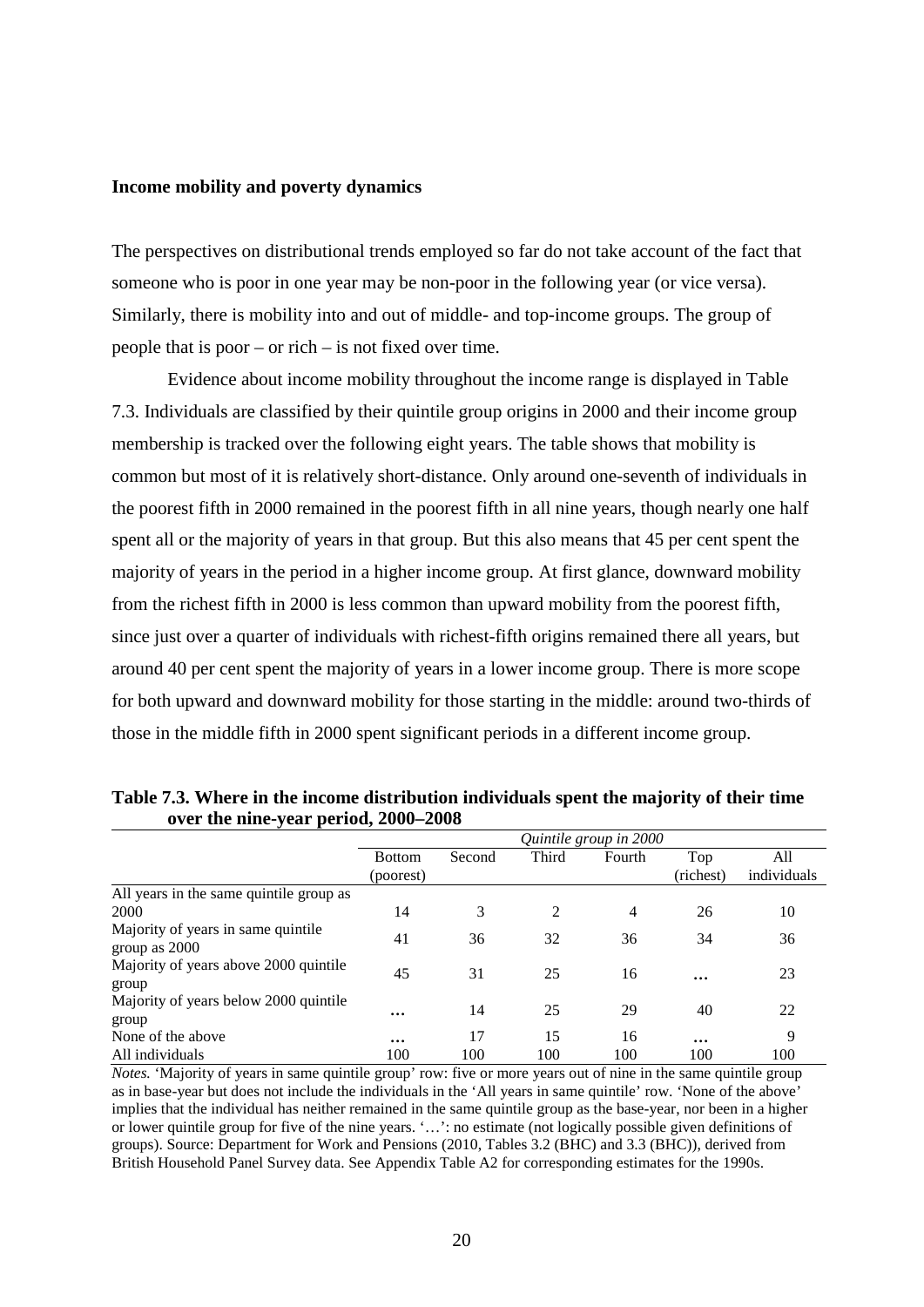Despite the changes in the income distribution during the 1990s and 2000s shown earlier, the patterns of mobility were very similar in the two decades. See Appendix Table A3 which provides estimates for the two periods in the same format as Table 7.3. The no-change conclusion is also reported by Jenkins (2011) using an extensive portfolio of mobility measures.

The experience of poverty is likely to be more unpleasant the longer that it is experienced; thus, there is particular interest in the extent of poverty persistence. Information about its trends is provided by Figure 7.10. This shows the distribution of the number of times that individuals are poor within successive four-year periods. (The first calculation is for 1991–1994 and then the observation window is moved along a year at a time; the latest period is 2005–2008. The BHPS ended in 2008.) Using DWP (2010) definitions, an individual is persistently poor if he or she is poor three or four times in the four-year period. Figure 7.10 shows that since the mid-1990s, the persistent poverty rate has declined substantially, by around one-third from 15 per cent to nearly 10 per cent between the first four-year period and the one beginning in 2004. Over the same period, the number of people experiencing occasional poverty (one or two years poor in a four-year period) increased slightly over the same, and the proportion never poor increased from 65 per cent to 70 per cent. As the recession hit, however, the earlier trends reversed somewhat. For example, for the 2005–2008 period, the proportion persistently poor was around two percentage points larger than for the previous four-year period, and the proportion never poor fell by roughly the same amount.

The downward trend in persistent poverty prior to the late-2000s recession reflects improvements that are greatest for groups such as families with children, especially lone parent families, and also single pensioners. See Jenkins (2011: chapter 8) for details.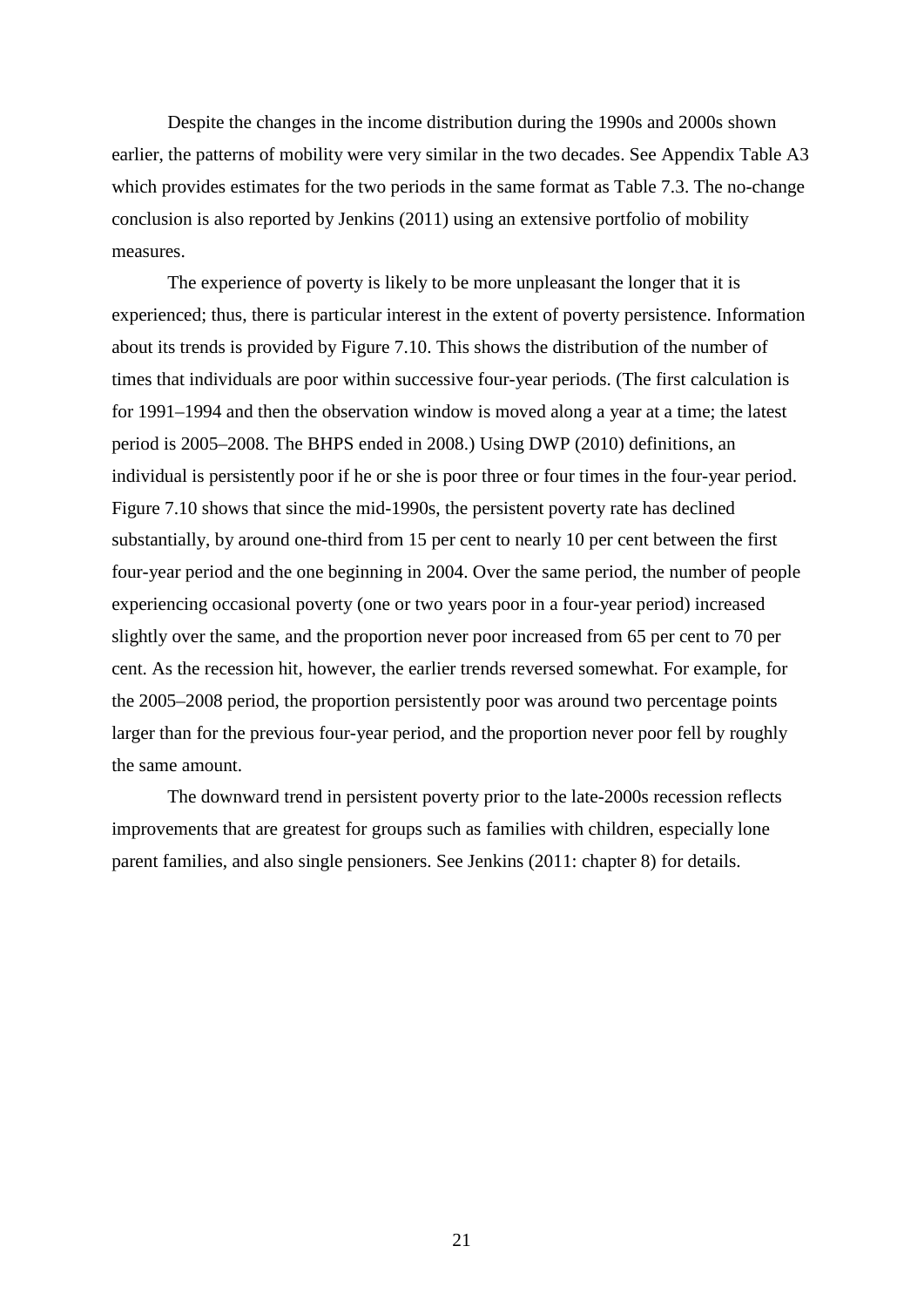

**Figure 7.10 Percentages of individuals poor once, twice, or three or more times in a four-year period, by year**

*Notes.* Author's calculations from British Household Panel Survey data (Levy and Jenkins, 2012). Year labels refer to the first year of each four-year period, e.g. '1991' refers to the years 1991–1994. The poverty line for each year is 60% of median net household income (BHC). Poverty counts refer to poverty status around the date of the annual BHPS interview.

#### **Concluding remarks**

Although social policy has often treated poverty as the main feature of the income distribution of interest, recent distributional trends in the UK suggest that other features demand as much attention and analysis. This chapter has drawn attention to the stagnation in real income growth for those at the bottom while at the same time incomes at the top have been growing, particularly at the very top. The distributional issues for the UK of contemporary concern are as much the growth in the prevalence of advantage rather than disadvantage – growing inequality as much as poverty.

The reasons why the growth in inequality is an important social issue nowadays are threefold: there are views that the higher incomes were not fairly achieved, that greater income inequality is associated with greater inequalities in many other spheres, and that greater inequality may have deleterious consequences for economic growth.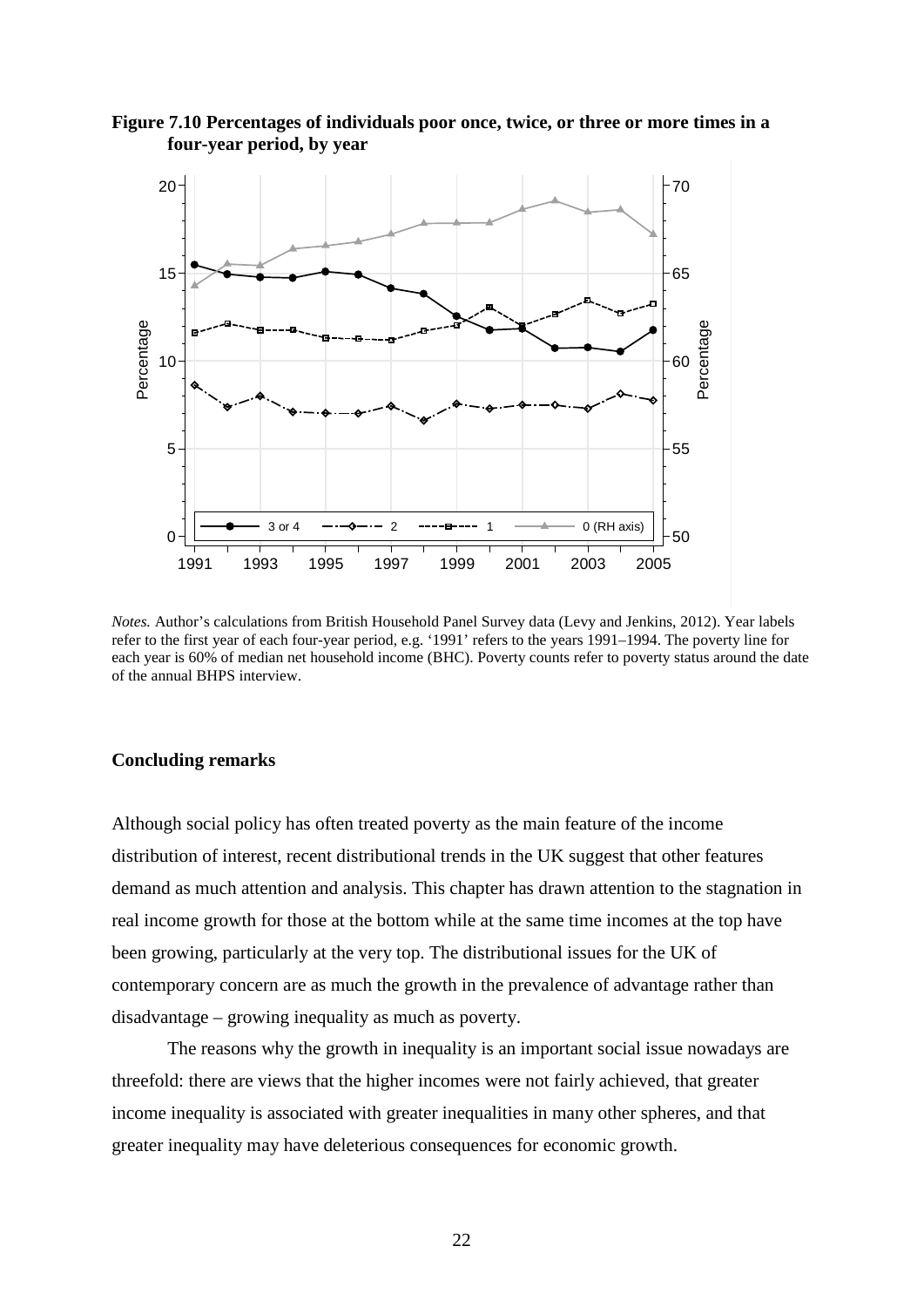The relationship between inequality and economic growth has long been controversial but recent research concludes that, among OECD countries, 'when income inequality rises, economic growth falls. One reason is that poorer members of society are less able to invest in their education. Tackling inequality can make our societies fairer and our economies stronger' (OECD, 2014: 1). Others have emphasised that stagnation in incomes at the bottom has been accompanied by unsustainable growth in household debt that may have led to the recent financial crisis or at least hindered recovery from it. For a review of evidence, see Lucchino and Morelli (2012).

There is a growing literature arguing that income inequality growth is harmful because it weakens the fabric of our society and social cohesion in its broadest sense. The fabric is represented by a shared experience of a common education system, health service, and pensions, as well as fundamental democratic principles such as one-person one-vote and equality before the law. The problem is that the very rich may increasingly opt out of, or be less willing to contribute to, the collective pot that finances benefits and services, or deploy their resources to secure outcomes that are favourable to their own interests via politics, media, or the law. To date, the literature on this topic has mostly been about the USA, no doubt reflecting the fact that inequality levels and inequality growth have been greater there than in the UK. (See, for example, Bartels (2008), Hacker and Pierson (2010), and Stiglitz (2012).) Given the distributional trends in the UK that have been described in this chapter, analysis of their consequences is an important topic for analysis on this side of the Atlantic as well. Extensive discussion of what can be done about economic inequality is provided by Atkinson (2015).

#### **References**

- Alvaredo, F., Atkinson, A. B., Piketty, T., and Saez, E. (2014). The World Top Incomes Database, online database.<http://topincomes.g-mond.parisschoolofeconomics.eu/> (accessed 14 October 2014).
- Atkinson, A. B. (2015). *Inequality: What Can Be Done?* Cambridge, MA: Harvard University Press, forthcoming.
- Atkinson, A. B., Piketty, T., and Saez, E. (2011). Top incomes in the long run of history. *Journal of Economic Literature*, 49 (1): 3–71.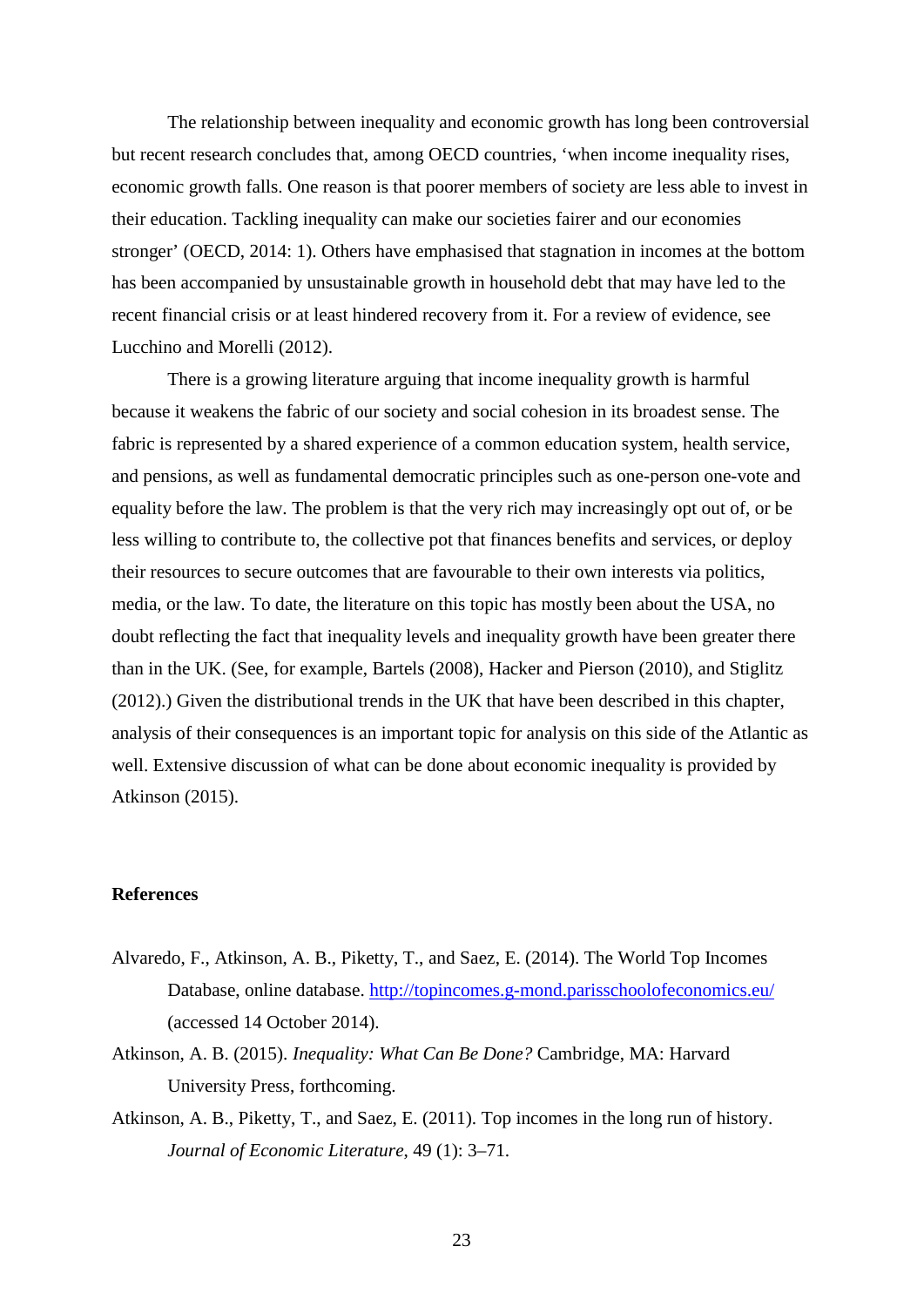- Bartels, L. M. (2008). *Unequal Democracy. The Political Economy of the New Gilded Age.* Princeton, NJ: Princeton University Press.
- Bell, B. and Van Reenen, J. (2013). Extreme wage inequality: pay at the very top. *American Economic Review, Papers and Proceedings*, 103 (3): 153–157.
- Belfield, C., Cribb, J., Hood, A., and Joyce, R. (2014). *Living standards, poverty and inequality in the UK: 2014*. Report R96. London: Institute for Fiscal Studies. <http://www.ifs.org.uk/publications/7274>
- Brewer, M. and O'Dea, C. (2012). Measuring living standards with income and consumption: evidence from the UK. Working Paper W12/12. London: Institute for Fiscal Studies. <http://www.ifs.org.uk/wps/wp1212.pdf>
- Brewer, M., Sibieta, L., and Wren-Lewis, S. (2008). Racing away? Income inequality and the evolution of high incomes. Briefing Note 76. London: Institute for Fiscal Studies. <http://www.ifs.org.uk/bns/bn76.pdf>
- Brewer, M., O'Dea, C., Paull, G. and Sibieta, L. (2009). *The Living Standards of Families with Children Reporting Low Incomes*. DWP Research Report No 577. London: Department for Work and Pensions.<http://eprints.ucl.ac.uk/18312/1/18312.pdf>
- Council of the European Union (2004). Joint report by the Commission and the Council on Social Inclusion. Brussels. Council of the European Union. [http://ec.europa.eu/employment\\_social/soc-prot/soc](http://ec.europa.eu/employment_social/soc-prot/soc-incl/final_joint_inclusion_report_2003_en.pdf)[incl/final\\_joint\\_inclusion\\_report\\_2003\\_en.pdf](http://ec.europa.eu/employment_social/soc-prot/soc-incl/final_joint_inclusion_report_2003_en.pdf)
- Cribb, J., Joyce, R., and Philip, D. (2012). *Living Standards, Poverty and Inequality in the UK: 2012*. Commentary C214. London: Institute for Fiscal Studies. <http://www.ifs.org.uk/comms/comm124.pdf>
- Cribb, J., Hood, A., Joyce, R., and Phillips, D. (2013). *Living Standards, Poverty and Inequality in the UK: 2013*. Report R81. London: Institute for Fiscal Studies. [http://www.ifs.org.uk/comms/r81.pdf.](http://www.ifs.org.uk/comms/r81.pdf)
- Department for Work and Pensions (2010). *Low Income Dynamics*. London: Department for Work and Pensions. [https://www.gov.uk/government/publications/low-income](https://www.gov.uk/government/publications/low-income-dynamics-1991-to-1998)[dynamics-1991-to-1998](https://www.gov.uk/government/publications/low-income-dynamics-1991-to-1998)
- Department for Work and Pensions (2014*a*). *Households Below Average Income 1994/5– 2012/13*. London: Department for Work and Pensions. [https://www.gov.uk/government/collections/households-below-average-income-hbai--](https://www.gov.uk/government/collections/households-below-average-income-hbai--2) [2.](https://www.gov.uk/government/collections/households-below-average-income-hbai--2)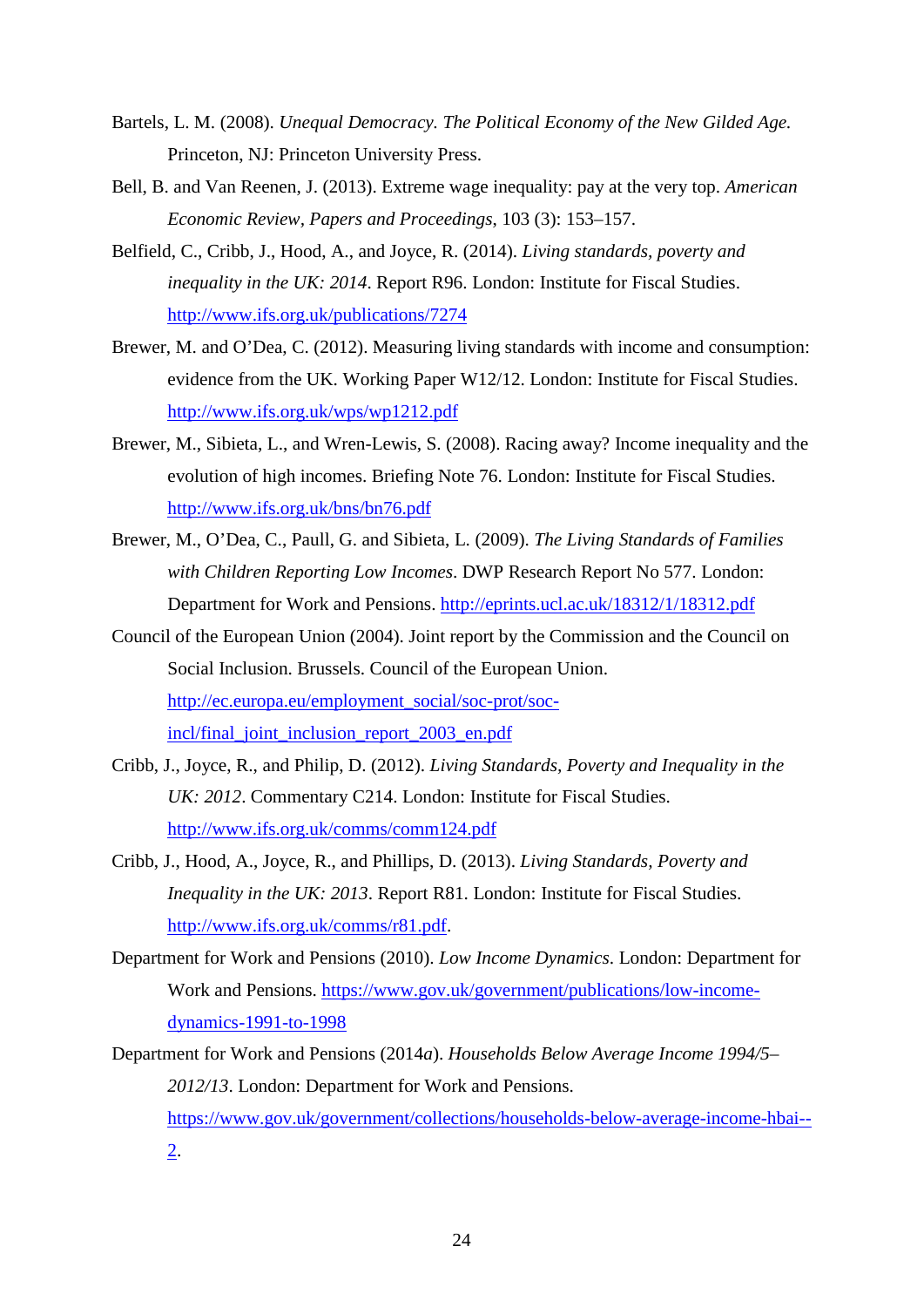Department for Work and Pensions (2014*b*). *Quality and Methodology Information Report.*  London: Department for Work and Pensions.

[https://www.gov.uk/government/collections/households-below-average-income-hbai--](https://www.gov.uk/government/collections/households-below-average-income-hbai--2) [2.](https://www.gov.uk/government/collections/households-below-average-income-hbai--2)

Eurostat (2014). Online statistical database.

[http://epp.eurostat.ec.europa.eu/portal/page/portal/statistics/search\\_database](http://epp.eurostat.ec.europa.eu/portal/page/portal/statistics/search_database) (accessed 19 October 2014).

Expert Group on Household Income Statistics (The Canberra Group) (2001). *Final Report and Recommendations*. Ottawa: Statistics Canada.

[http://www.lisdatacenter.org/books/the-canberra-group-expert-group-on-household](http://www.lisdatacenter.org/books/the-canberra-group-expert-group-on-household-income-statistics-final-report-and-recommendations/)[income-statistics-final-report-and-recommendations/](http://www.lisdatacenter.org/books/the-canberra-group-expert-group-on-household-income-statistics-final-report-and-recommendations/)

- Flower, T. and Wales, P. (2014). Variation in the inflation experience of UK households: 2003 – 2014. London: Office for National Statistics. [http://www.ons.gov.uk/ons/guide-method/user-guidance/prices/cpi-and-rpi/variation](http://www.ons.gov.uk/ons/guide-method/user-guidance/prices/cpi-and-rpi/variation-in-the-inflation-experience-of-uk-households--2003-2014.pdf)[in-the-inflation-experience-of-uk-households--2003-2014.pdf](http://www.ons.gov.uk/ons/guide-method/user-guidance/prices/cpi-and-rpi/variation-in-the-inflation-experience-of-uk-households--2003-2014.pdf)
- Gregg, P., Machin, S., and Fernández-Salgado, M. (2014). The squeeze on real wages and what it might take to end it. *National Institute Economic Review*, 228, R3–R16.
- Hacker, J. S. and Pierson, P. (2010). *Winner-Take-All Politics: How Washington Made the Rich Richer – and Turned its Back on the Middle Class*. New York: Simon and Schuster.
- HM Revenue and Customs (2012). The Exchequer effect of the 50 per cent additional rate of income tax. London: HMRC.
- Institute for Fiscal Studies (IFS) (2014). Inequality and poverty spreadsheet. London: Institute for Fiscal Studies. [www.ifs.org.uk/bns/bn19figs.xlsx](http://www.ifs.org.uk/bns/bn19figs.xlsx)
- Jenkins, S. P. (1991). Poverty measurement and the within-household distribution: agenda for action. *Journal of Social Policy*, 20 (4), 457–483.
- Jenkins, S. P. (2011). *Changing Fortunes: Income Mobility and Poverty Dynamics in Britain.* Oxford: Oxford University Press.
- Jenkins, S. P., Brandolini, A., Micklewright, J., and Nolan, B. (eds) (2013). *The Great Recession and the Distribution of Household Income*. Oxford: Oxford University Press, Oxford.
- Johnson, P. and Webb, S. (1992). The treatment of housing in official low income statistics. *Journal of the Royal Statistical Society. Series A*, 155 (2), 273–290.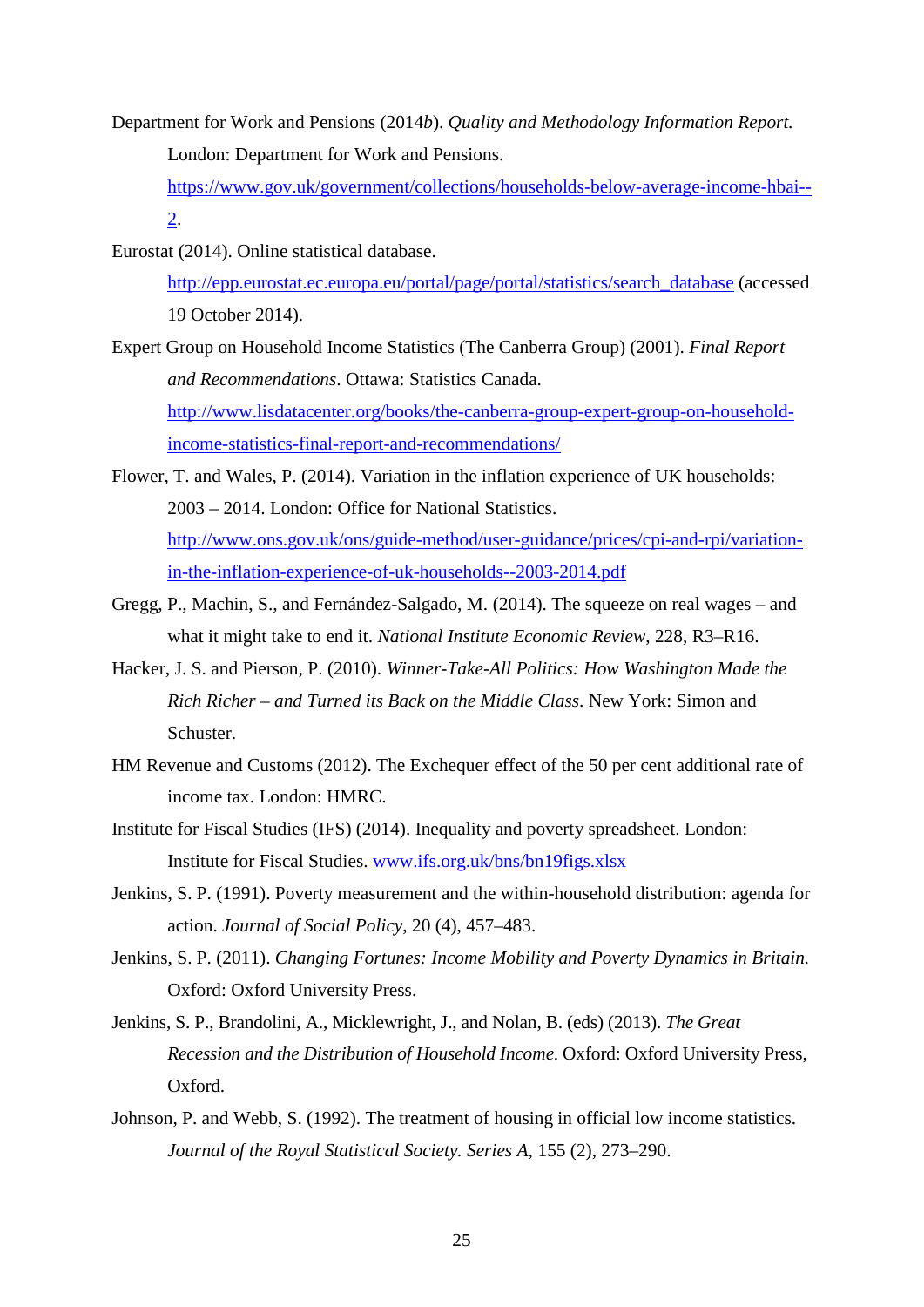- Levy, H. and Jenkins, S. P. (2012). 'Derived net current and annual income variables to accompany BHPS waves 1–18'. Study SN3909. Colchester: UK Data Service.
- Lucchino, P. and Morelli, S. (2012). *Inequality, Debt and Growth*. London: Resolution Foundation. [http://www.resolutionfoundation.org/wp-content/uploads/2014/08/Final-](http://www.resolutionfoundation.org/wp-content/uploads/2014/08/Final-Inequality-debt-and-growth.pdf)[Inequality-debt-and-growth.pdf](http://www.resolutionfoundation.org/wp-content/uploads/2014/08/Final-Inequality-debt-and-growth.pdf)
- National Equality Panel (J. Hills, Chair). (2010). *An Anatomy of Economic Inequality in the UK. Report of the National Equality Panel*. London: Government Inequalities Office. <http://eprints.lse.ac.uk/28344/1/CASEreport60.pdf>
- OECD (2014). Focus on inequality and growth December 2014. Paris: OECD. <http://www.oecd.org/els/soc/Focus-Inequality-and-Growth-2014.pdf>
- Stiglitz, J. E. (2012). *The Price of Inequality. How Today's Divided Society Endangers Our Future*. London: Allen Lane.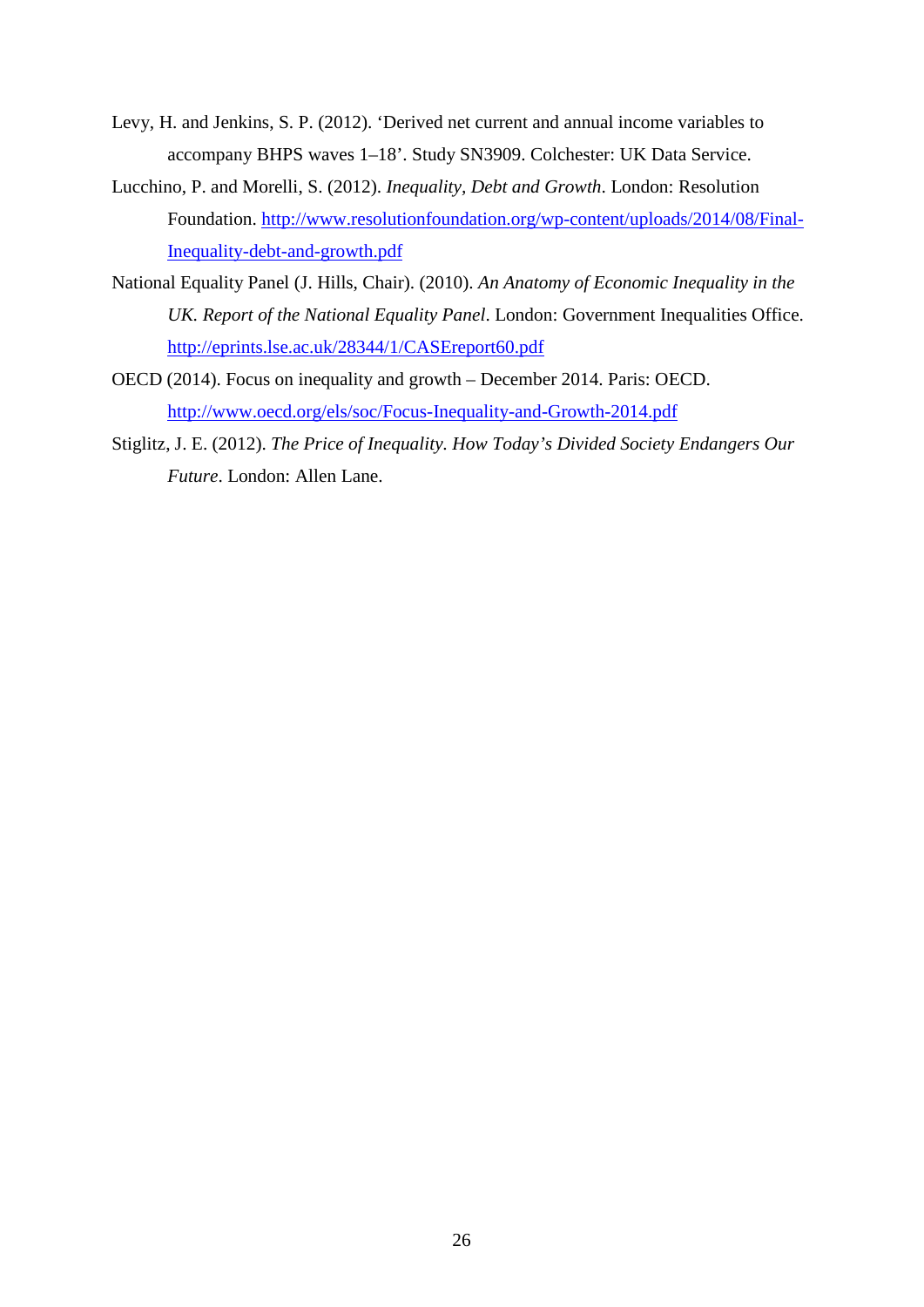## **The income distribution in the UK: a picture of advantage and disadvantage**

Stephen P. Jenkins (London School of Economics)

# **Appendix**

**(to be available online)**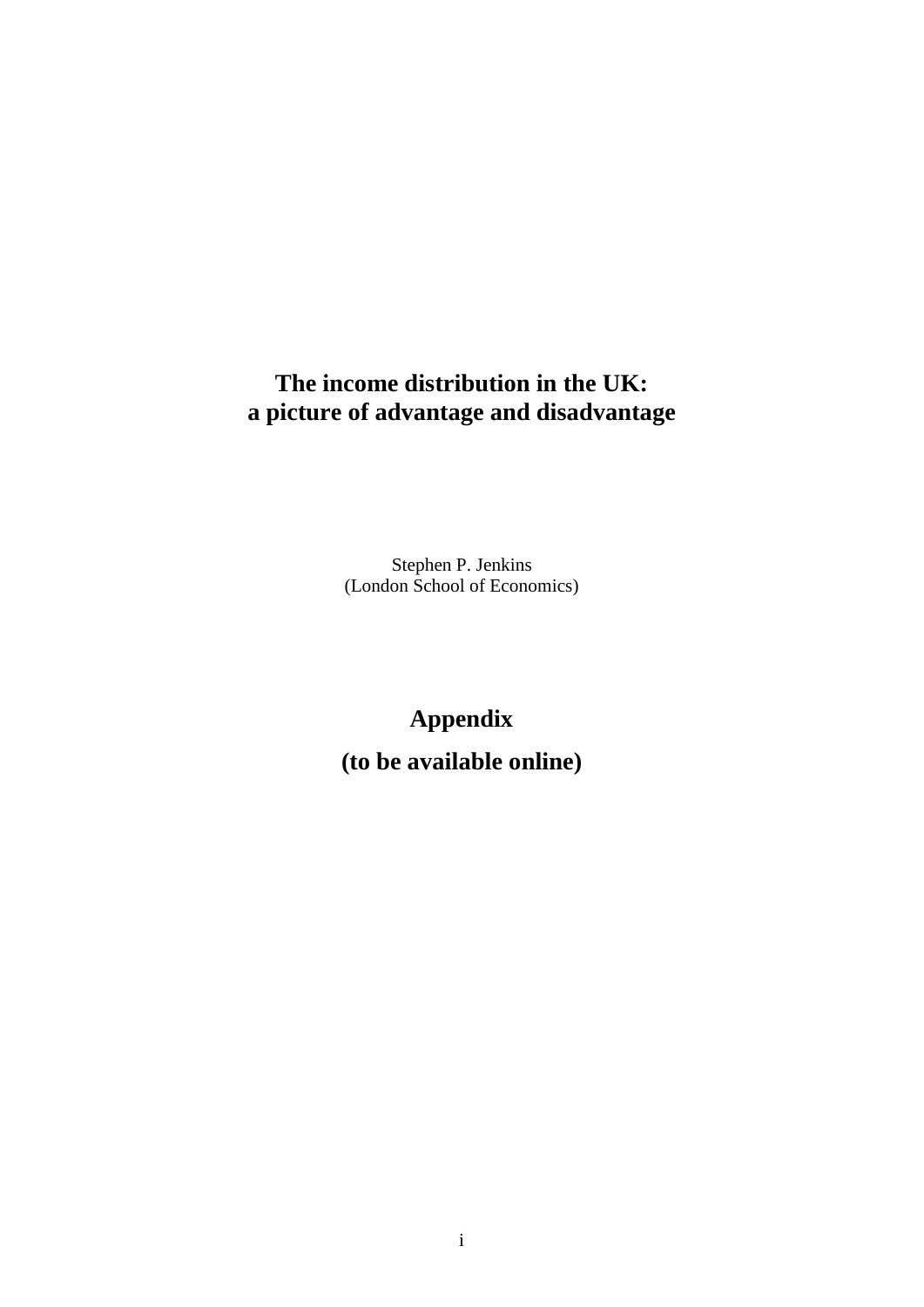|      | 1961–2012 | $1961 - 71$ | $1971 - 81$ | 1981–91 | 1991-2001 | $2001 - 11$ | $2007 - 12$ |
|------|-----------|-------------|-------------|---------|-----------|-------------|-------------|
| p10  | 89.2      | 14.4        | 18.0        | 6.2     | 28.5      | 3.8         | 0.9         |
|      | (1.3)     | (1.4)       | (1.7)       | (0.6)   | (2.5)     | (0.4)       | (0.2)       |
| p50  | 97.4      | 14.8        | 12.4        | 27.9    | 20.5      | $-0.6$      | $-4.5$      |
|      | (1.3)     | (1.4)       | (1.2)       | (2.5)   | (1.9)     | $(-0.1)$    | $(-0.9)$    |
| p90  | 129.6     | 16.9        | 16.6        | 45.6    | 19.2      | $-2.3$      | $-6.2$      |
|      | (1.6)     | (1.6)       | (1.6)       | (3.8)   | (1.8)     | $(-0.2)$    | $(-1.3)$    |
| Mean | 117.3     | 15.8        | 13.1        | 37.5    | 22.9      | $-0.2$      | $-6.2$      |
|      | (1.5)     | (1.5)       | (1.2)       | (3.2)   | (2.1)     | $(-0.0)$    | $(-1.3)$    |

**Table A1. Real income growth rates (%), by subperiod**

*Notes*. Author's calculations using data from IFS (2014). *p*10, *p*50, and *p*90 are the 10<sup>th</sup> percentile,  $50<sup>th</sup>$  percentile (median), and  $90<sup>th</sup>$  percentile, respectively. The numbers in parentheses for each period are annualised growth rates per annum. The data refer to financial years from 1994 onwards, and the estimates refer to the UK from 2002–03 and Great Britain in earlier years.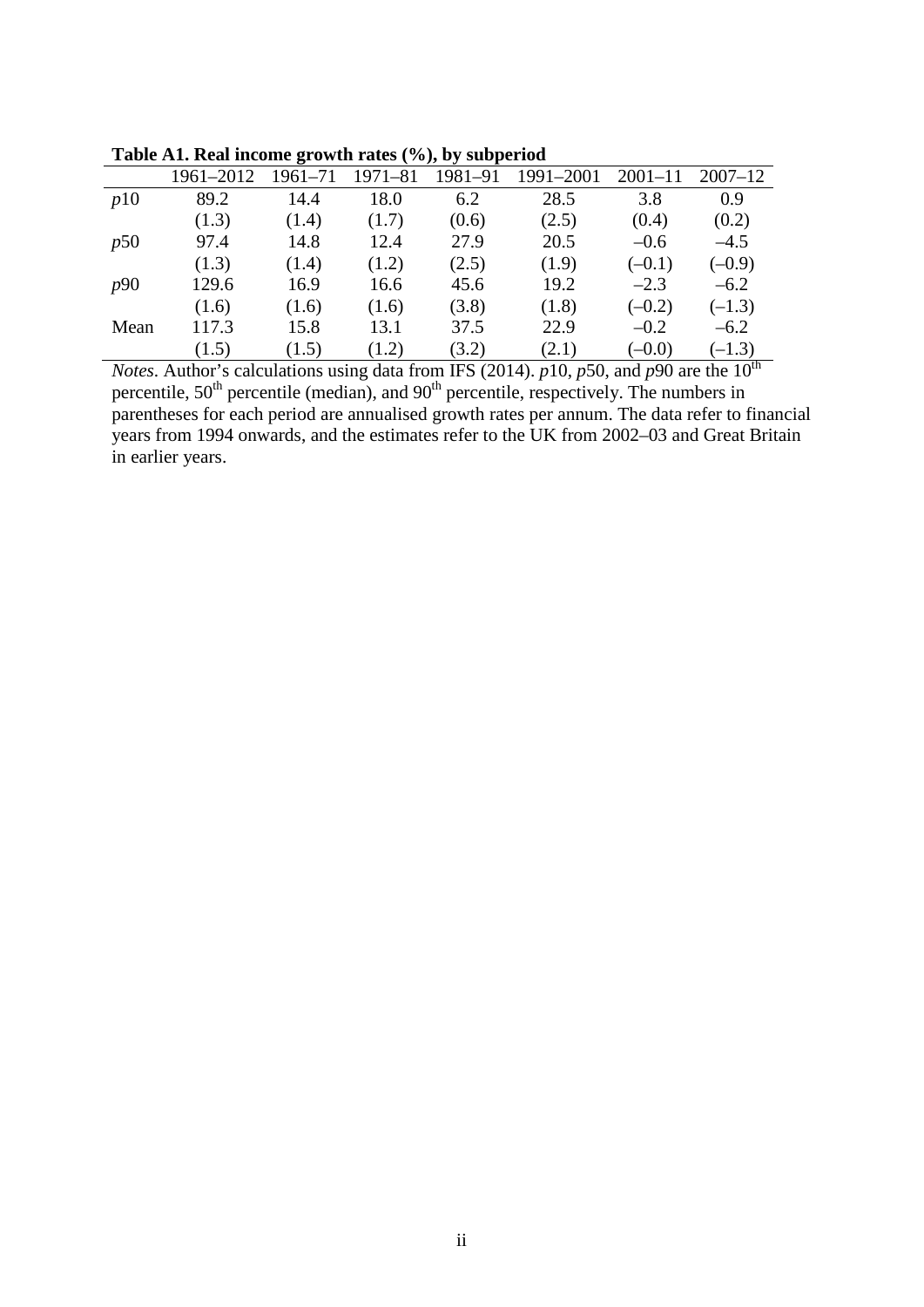|                                                     | Quintile group in 1991 |        |                |                |                         |                       |  |  |
|-----------------------------------------------------|------------------------|--------|----------------|----------------|-------------------------|-----------------------|--|--|
|                                                     | <b>Bottom</b>          | Second | Third          | Fourth         | Top                     | All                   |  |  |
|                                                     | (poorest)              |        |                |                |                         | (richest) individuals |  |  |
| All years in the same quintile                      |                        |        |                |                |                         |                       |  |  |
| group as 1991                                       | 14                     | 3      | $\overline{2}$ | 3              | 24                      | 9                     |  |  |
| Majority of years in same<br>quintile group as 1991 | 43                     | 36     | 34             | 39             | 39                      | 38                    |  |  |
| Majority of years above 1991<br>quintile group      | 43                     | 31     | 24             | 15             |                         | 23                    |  |  |
| Majority of years below 1991<br>quintile group      | $\cdots$               | 15     | 25             | 30             | 37                      | 21                    |  |  |
| None of the above                                   | $\cdots$               | 14     | 15             | 13             | $\bullet\bullet\bullet$ | 8                     |  |  |
| All individuals                                     | 100                    | 100    | 100            | 100            | 100                     | 100                   |  |  |
|                                                     | Quintile group in 2000 |        |                |                |                         |                       |  |  |
| All years in the same quintile.                     |                        |        |                |                |                         |                       |  |  |
| group as 2000                                       | 14                     | 3      | $\overline{2}$ | $\overline{4}$ | 26                      | 10                    |  |  |
| Majority of years in same<br>quintile group as 2000 | 41                     | 36     | 32             | 36             | 34                      | 36                    |  |  |
| Majority of years above 2000<br>quintile group      | 45                     | 31     | 25             | 16             |                         | 23                    |  |  |
| Majority of years below 2000<br>quintile group      | $\ddotsc$              | 14     | 25             | 29             | 40                      | 22                    |  |  |
| None of the above                                   | $\ddotsc$              | 17     | 15             | 16             | .                       | 9                     |  |  |
| All individuals                                     | 100                    | 100    | 100            | 100            | 100                     | 100                   |  |  |

#### **Table A2.Where in the income distribution individuals spent the majority of their time over nine-year periods, 1991–1999 and 2000–2008**

*Notes.* Source is Department for Work and Pensions (2010, Tables 3.2 (BHC) and 3.3 (BHC)), derived from British Household Panel Survey data. 'Majority of years in same quintile group' row: five or more years out of nine in the same quintile group as in base-year but does not include the individuals in the 'All years in same quintile' row. 'None of the above' implies that the individual has neither remained in the same quintile group as the base-year, nor been in a higher or lower quintile group for five of the nine years. '…': no estimate (not logically possible given definitions of groups).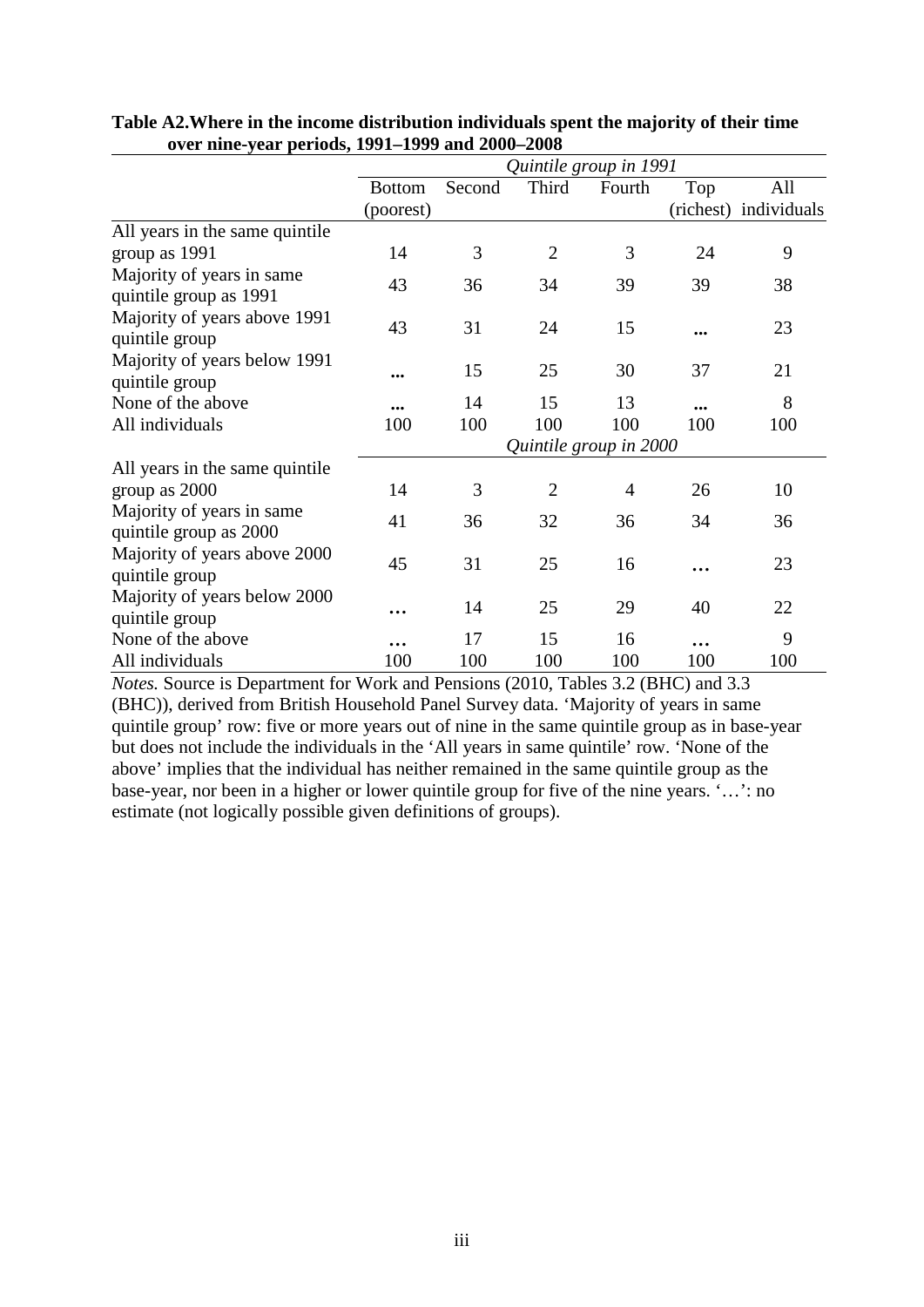

**Fig A1. The Gini coefficient since 1961: BHC and AHC series compared**

*Notes.* Graph drawn by the author using data from IFS (2014).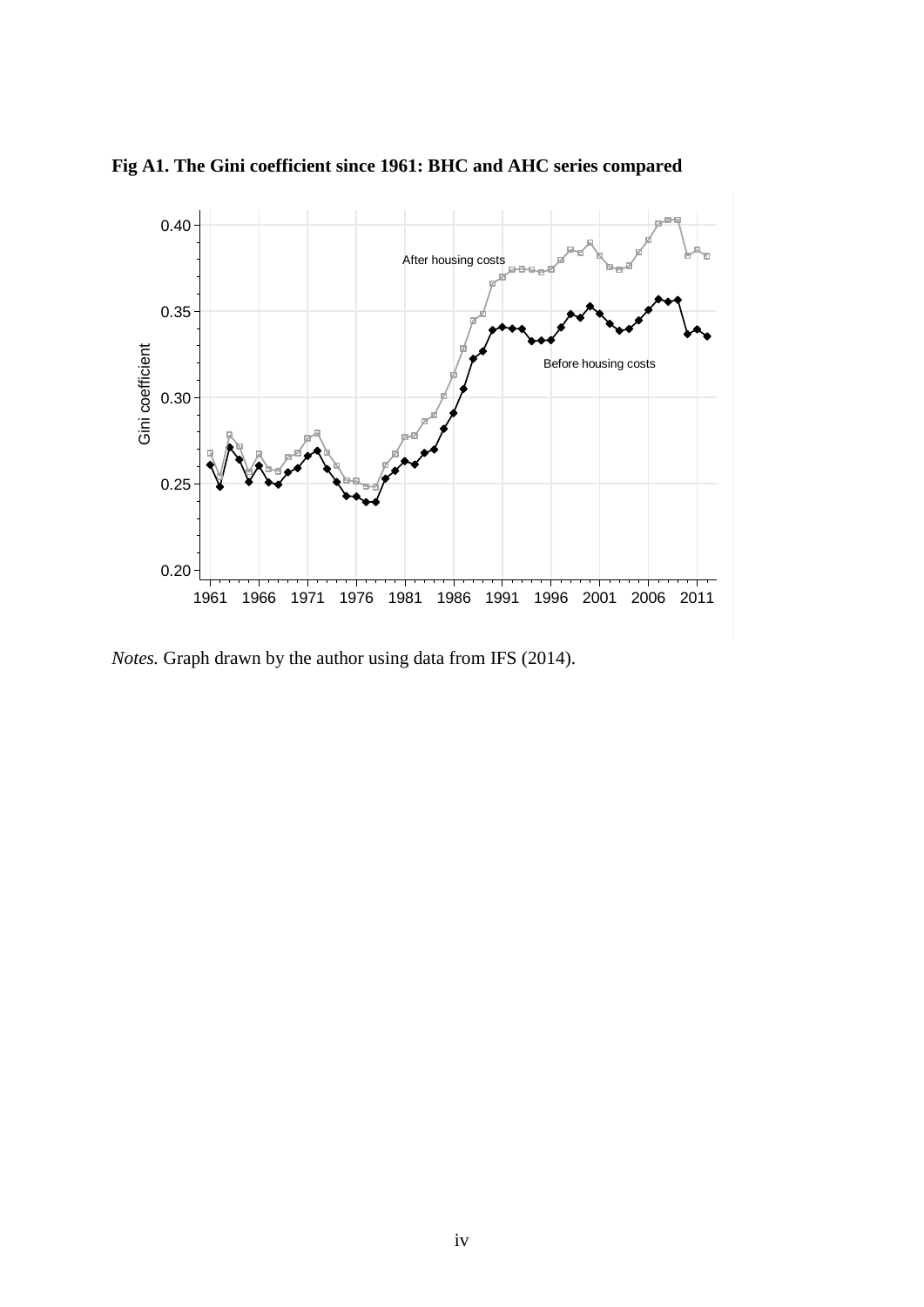

**Figure A2. Trends in the Gini coefficient: the UK compared to the EU-15 average**

*Notes*. Graph drawn by the author using EU-SILC-based estimates reported in Eurostat (2014, series ilc\_di12). The EU-15 estimates are population-weighted averages of estimates for national member states.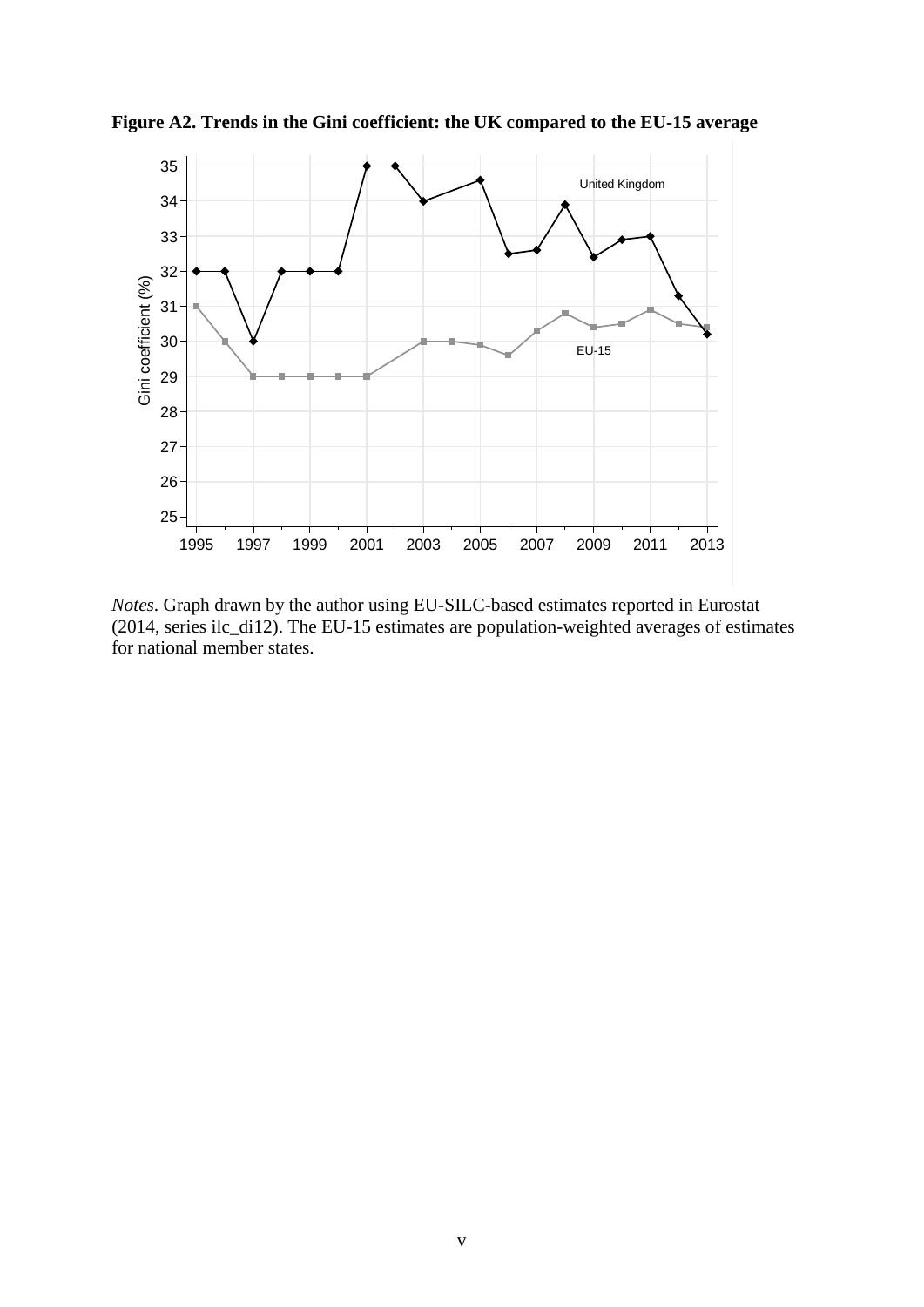**Figure A3. Share of total income held by the top 1%: UK, France, Germany, and the USA**



*Notes.* Graph drawn by the author using data from the World Top Incomes Database (Alvaredo et al., 2014). The vertical dashed line marks the change in the definition of the tax unit from the family to the individual in the UK in 1990.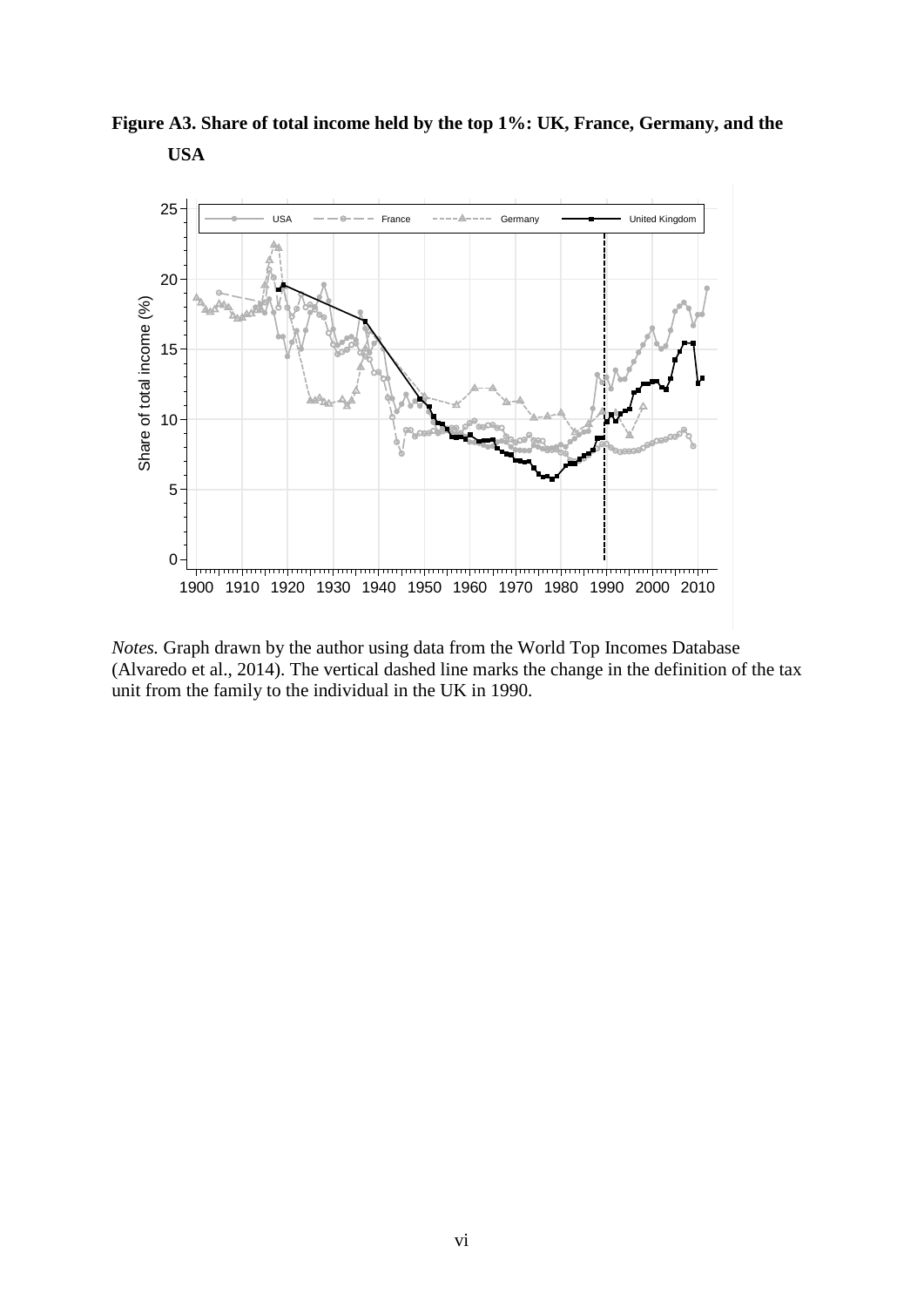



*Notes.* Graph drawn by the author using data from IFS (2014). The data refer to financial years from 1994 onwards, and the estimates to the UK from 2002–03 and Great Britain in earlier years.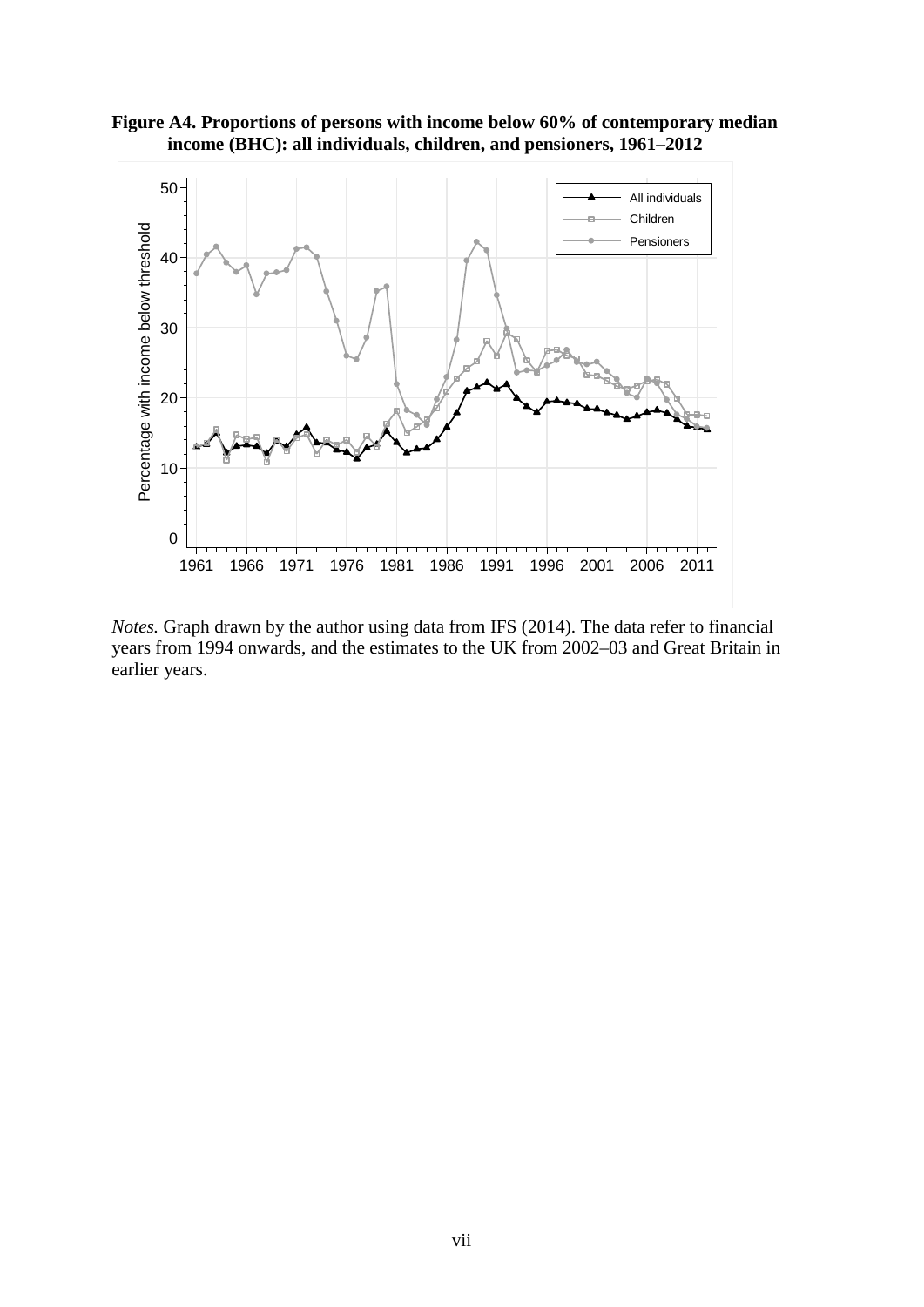

**Figure A5. Proportions of persons with income below 60% median: BHC vs AHC series compared**

*Notes.* Graph drawn by the author using data from IFS (2014). The data refer to financial years from 1994 onwards, and the estimates to the UK from 2002–03 and Great Britain in earlier years.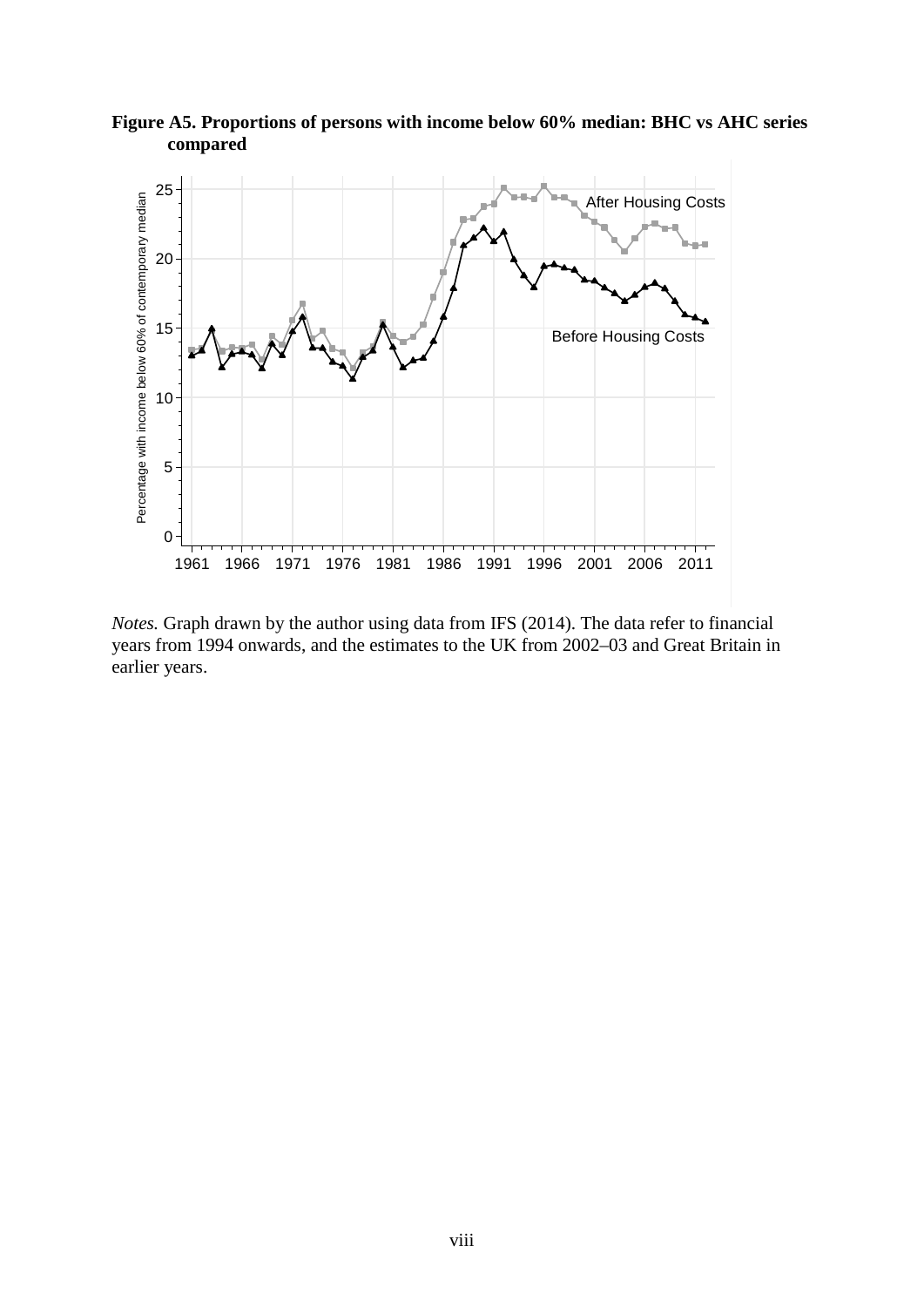

**Figure A6. Poverty rates (%) using relative and anchored thresholds: UK and EU-15 average**

*Note.* Graph drawn by author using EU-SILC-based estimates reported in Eurostat (2014, series ilc\_li02 and ilc\_li22b). The solid lines show poverty rates calculated using a relative threshold (60% of contemporary national median income); the dashed lines show poverty rates calculated using an anchored threshold (60% of national median income in 2008). Estimates of anchored poverty rates are available only from 2008 onwards.